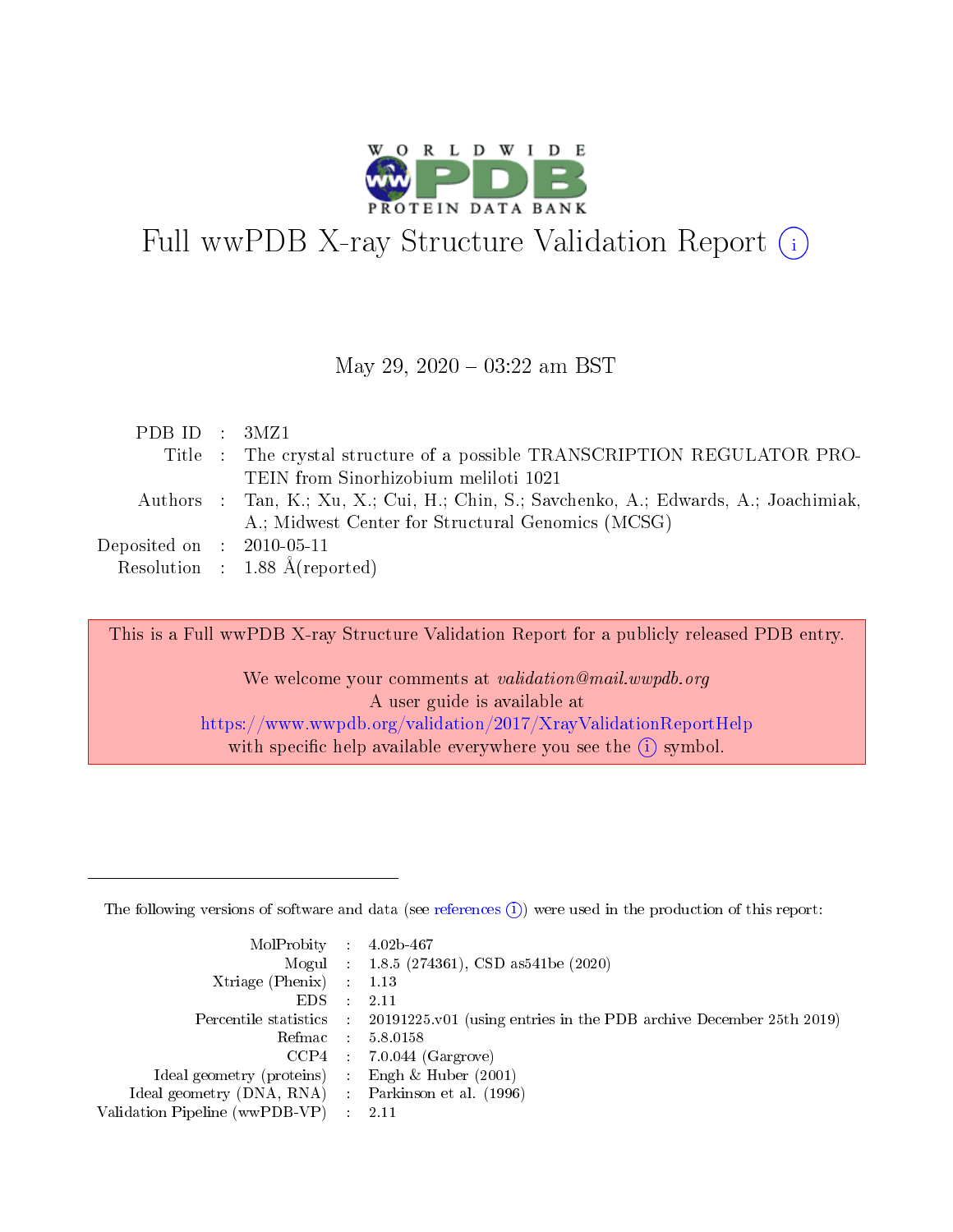# 1 [O](https://www.wwpdb.org/validation/2017/XrayValidationReportHelp#overall_quality)verall quality at a glance  $(i)$

The following experimental techniques were used to determine the structure: X-RAY DIFFRACTION

The reported resolution of this entry is 1.88 Å.

Percentile scores (ranging between 0-100) for global validation metrics of the entry are shown in the following graphic. The table shows the number of entries on which the scores are based.



| Metric                | Whole archive<br>$(\#\mathrm{Entries})$ | Similar resolution<br>$(\#\text{Entries},\, \text{resolution}\; \text{range}(\textup{\AA}))$ |
|-----------------------|-----------------------------------------|----------------------------------------------------------------------------------------------|
| $R_{free}$            | 130704                                  | $9470(1.90-1.86)$                                                                            |
| Clashscore            | 141614                                  | $10282(1.90-1.86)$                                                                           |
| Ramachandran outliers | 138981                                  | $10152(1.90-1.86)$                                                                           |
| Sidechain outliers    | 138945                                  | $10152(1.90-1.86)$                                                                           |
| RSRZ outliers         | 127900                                  | $9303(1.90-1.86)$                                                                            |

The table below summarises the geometric issues observed across the polymeric chains and their fit to the electron density. The red, orange, yellow and green segments on the lower bar indicate the fraction of residues that contain outliers for  $>=3, 2, 1$  and 0 types of geometric quality criteria respectively. A grey segment represents the fraction of residues that are not modelled. The numeric value for each fraction is indicated below the corresponding segment, with a dot representing fractions <=5% The upper red bar (where present) indicates the fraction of residues that have poor fit to the electron density. The numeric value is given above the bar.

| Mol |        | $\boxed{\text{Chain}}$   Length | Quality of chain |     |            |  |  |  |  |  |  |  |
|-----|--------|---------------------------------|------------------|-----|------------|--|--|--|--|--|--|--|
|     | А      | 300                             | 5%<br>53%        | 15% | 31%        |  |  |  |  |  |  |  |
|     | В      | 300                             | 4%<br>59%        |     | 11%<br>29% |  |  |  |  |  |  |  |
|     | $\cap$ | 300                             | 6%<br>52%        | 13% | 32%<br>٠   |  |  |  |  |  |  |  |
|     |        | 300                             | 5%<br>55%        | 15% | 29%        |  |  |  |  |  |  |  |

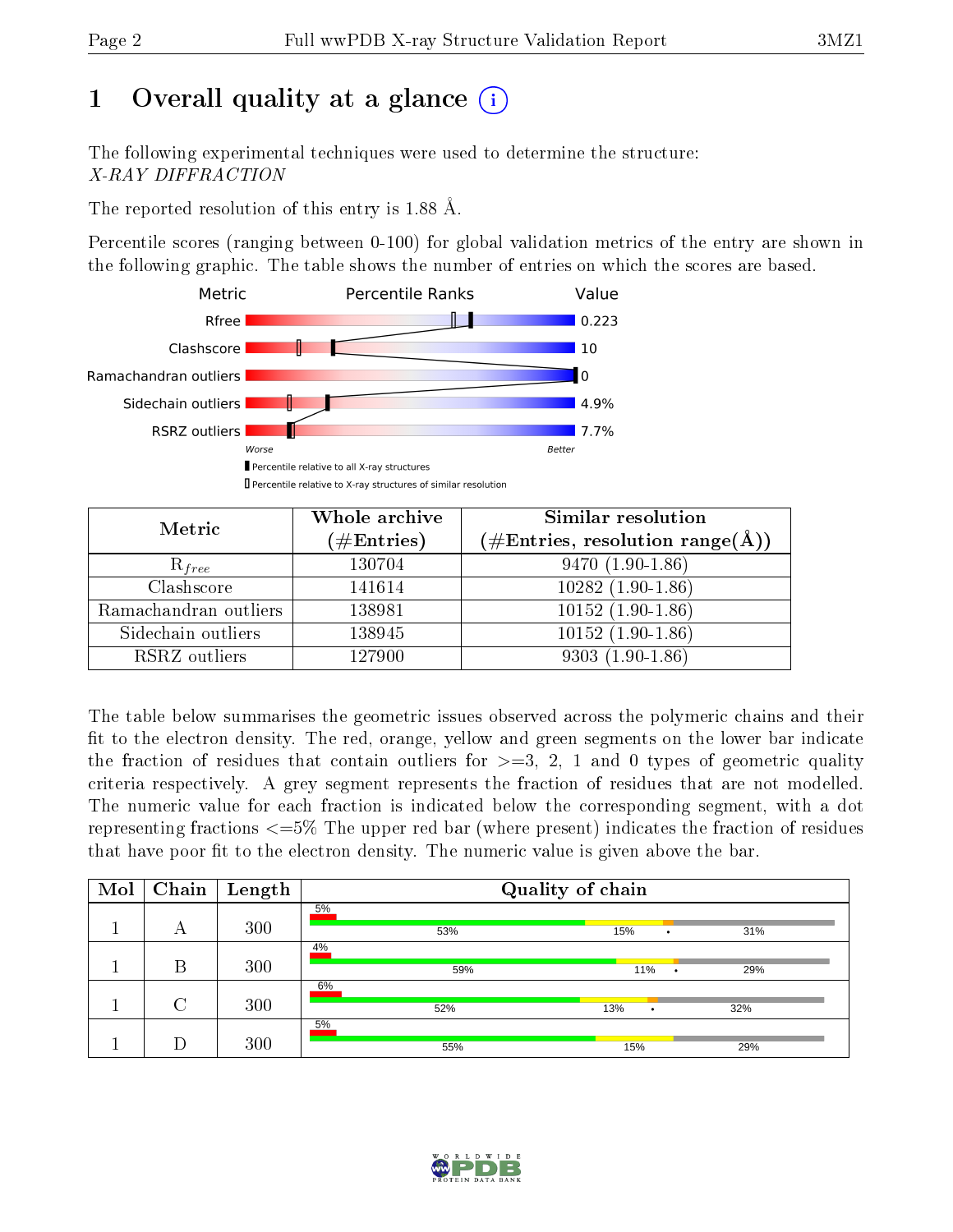# 2 Entry composition (i)

There are 3 unique types of molecules in this entry. The entry contains 7104 atoms, of which 0 are hydrogens and 0 are deuteriums.

In the tables below, the ZeroOcc column contains the number of atoms modelled with zero occupancy, the AltConf column contains the number of residues with at least one atom in alternate conformation and the Trace column contains the number of residues modelled with at most 2 atoms.

| Mol | Chain | Residues |                | $\rm{Atoms}$  |     |                  |                |    | ZeroOcc | $\mid$ AltConf $\mid$ | $\operatorname{Trace}$ |  |
|-----|-------|----------|----------------|---------------|-----|------------------|----------------|----|---------|-----------------------|------------------------|--|
|     |       | 208      | Total          | C             | Ν   | $\left( \right)$ | S              | Se |         |                       |                        |  |
|     | А     |          | 1685           | 1074          | 303 | 298              | 3              | 7  |         | J)                    |                        |  |
|     | В     | 212      | $\text{Total}$ | C             | Ν   | $\left( \right)$ | S              | Se |         | 3                     |                        |  |
|     |       |          | 1704           | 1088          | 302 | 304              | 3              |    |         |                       |                        |  |
|     |       | 204      | Total          | $\mathcal{C}$ | N   | $\left( \right)$ | S              | Se |         | 2                     |                        |  |
|     | С     |          | 1629           | 1042          | 288 | 288              | $\overline{4}$ |    |         |                       |                        |  |
|     |       | 212      | Total          | $\mathcal{C}$ | N   | $\left( \right)$ | S              | Se |         | 5                     |                        |  |
|     |       |          | 1722           | 1099          | 308 | 305              | 3              |    |         |                       |                        |  |

Molecule 1 is a protein called Putative transcriptional regulator.

There are 20 discrepancies between the modelled and reference sequences:

| Chain          | Residue        | Modelled   | Actual         | Comment                 | Reference            |
|----------------|----------------|------------|----------------|-------------------------|----------------------|
| A              | $-1$           | <b>GLN</b> |                | <b>EXPRESSION TAG</b>   | UNP Q92SG7           |
| $\bf{A}$       | $\theta$       | <b>GLY</b> |                | <b>EXPRESSION TAG</b>   | UNP<br>Q92SG7        |
| $\bf{A}$       | 215            | <b>MSE</b> | VAL            | <b>CLONING ARTIFACT</b> | Q92SG7<br>UNP        |
| $\bf{A}$       | 297            | <b>GLY</b> |                | <b>EXPRESSION TAG</b>   | <b>UNP</b><br>Q92SG7 |
| $\bf{A}$       | 298            | <b>SER</b> |                | <b>EXPRESSION TAG</b>   | UNP Q92SG7           |
| B              | $-1$           | <b>GLN</b> |                | <b>EXPRESSION TAG</b>   | UNP<br>Q92SG7        |
| B              | $\overline{0}$ | <b>GLY</b> | $\blacksquare$ | <b>EXPRESSION TAG</b>   | UNP Q92SG7           |
| B              | 215            | <b>MSE</b> | VAL            | CLONING ARTIFACT        | UNP<br>Q92SG7        |
| B              | 297            | <b>GLY</b> |                | <b>EXPRESSION TAG</b>   | UNP Q92SG7           |
| B              | 298            | <b>SER</b> |                | <b>EXPRESSION TAG</b>   | UNP<br>Q92SG7        |
| $\overline{C}$ | $-1$           | <b>GLN</b> |                | <b>EXPRESSION TAG</b>   | UNP<br>Q92SG7        |
| $\overline{C}$ | $\overline{0}$ | <b>GLY</b> |                | <b>EXPRESSION TAG</b>   | <b>UNP</b><br>Q92SG7 |
| $\overline{C}$ | 215            | <b>MSE</b> | VAL            | CLONING ARTIFACT        | UNP<br>Q92SG7        |
| $\overline{C}$ | 297            | <b>GLY</b> |                | <b>EXPRESSION TAG</b>   | UNP<br>Q92SG7        |
| $\overline{C}$ | 298            | <b>SER</b> |                | <b>EXPRESSION TAG</b>   | <b>UNP</b><br>Q92SG7 |
| D              | $-1$           | <b>GLN</b> |                | <b>EXPRESSION TAG</b>   | <b>UNP</b><br>Q92SG7 |
| D              | $\theta$       | <b>GLY</b> |                | <b>EXPRESSION TAG</b>   | <b>UNP</b><br>Q92SG7 |
| D              | 215            | <b>MSE</b> | VAL            | CLONING ARTIFACT        | <b>UNP</b><br>Q92SG7 |
| D              | 297            | <b>GLY</b> |                | <b>EXPRESSION TAG</b>   | <b>UNP</b><br>Q92SG7 |
| D              | 298            | <b>SER</b> |                | <b>EXPRESSION TAG</b>   | UNP.<br>Q92SG7       |

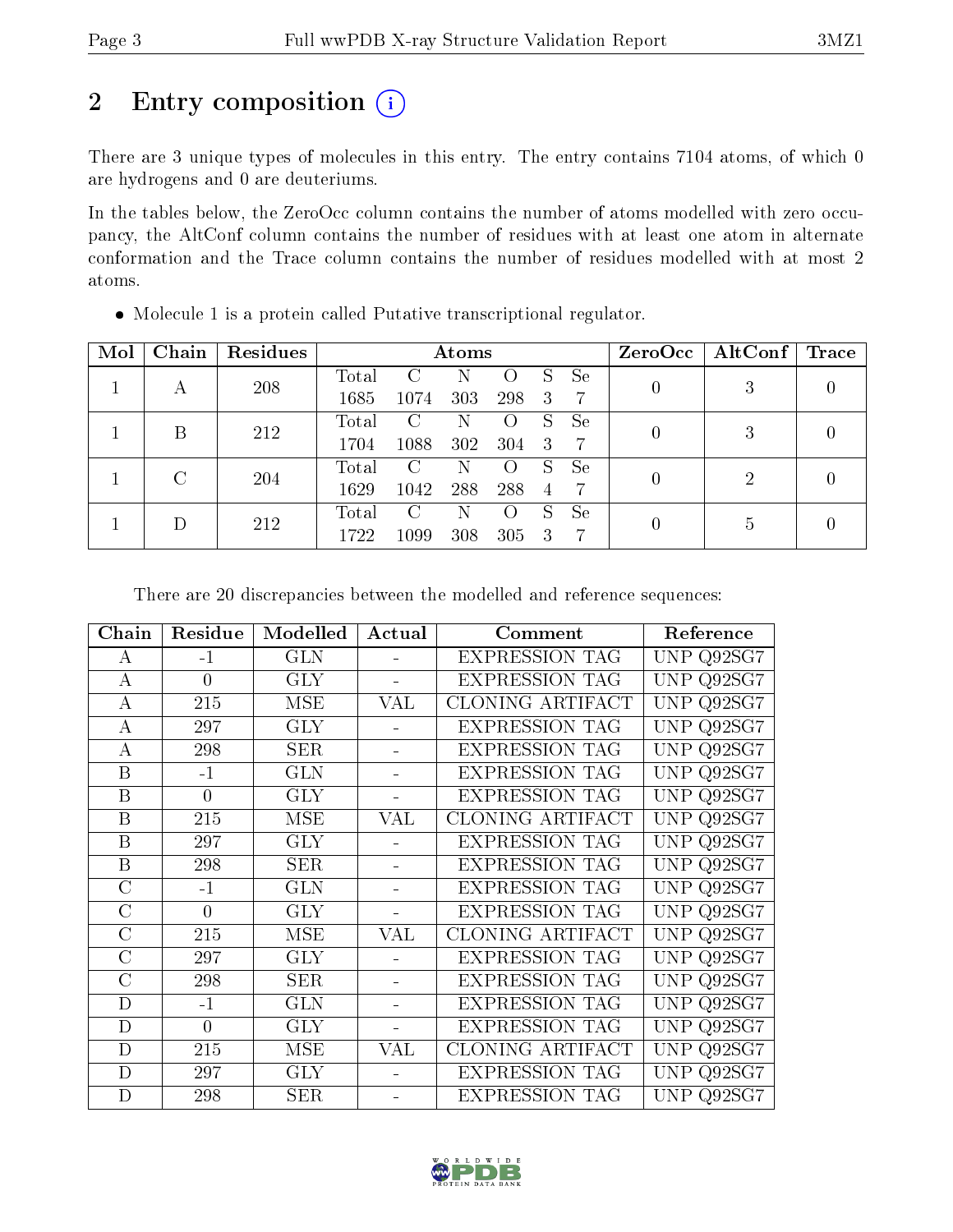Molecule 2 is CHLORIDE ION (three-letter code: CL) (formula: Cl).

|  | $\text{Mol}$   Chain   Residues | <b>Atoms</b> | $^\mathrm{+}$ ZeroOcc $\mathrm{~\vert}$ AltConf $\mathrm{~\vert}$ |  |
|--|---------------------------------|--------------|-------------------------------------------------------------------|--|
|  |                                 | $\rm Total$  |                                                                   |  |

 $\bullet\,$  Molecule 3 is water.

| Mol | Chain | Residues | Atoms                           | $ZeroOcc \mid AltConf \mid$ |
|-----|-------|----------|---------------------------------|-----------------------------|
| 3   | А     | 103      | Total<br>$\left($<br>103<br>103 |                             |
| 3   | B     | 90       | Total<br>$\left($<br>90<br>90   |                             |
| 3   | C     | 73       | Total<br>$\Omega$<br>73<br>73   |                             |
| 3   |       | 97       | Total<br>$\bigcirc$<br>97<br>97 |                             |

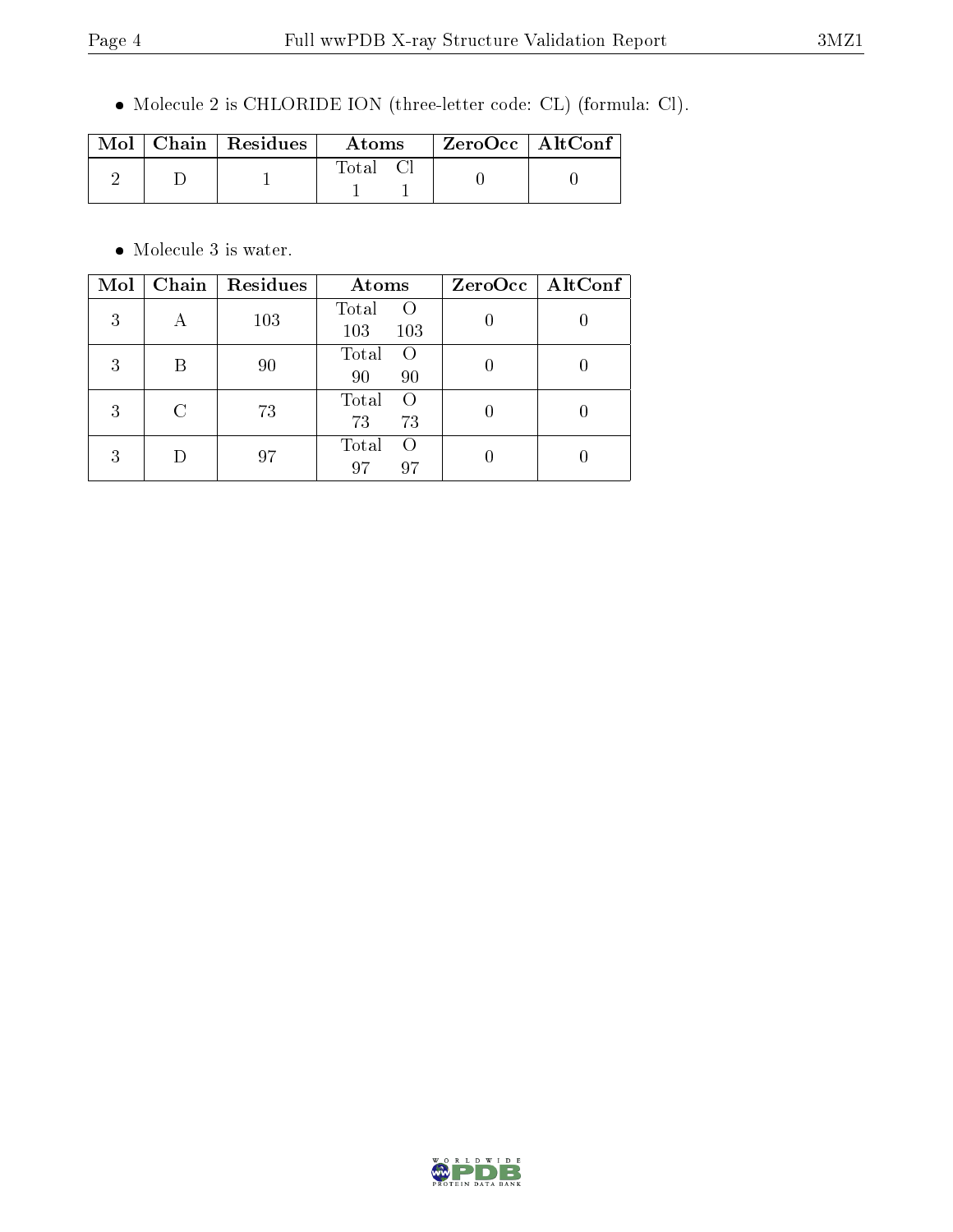# 3 Residue-property plots  $(i)$

These plots are drawn for all protein, RNA and DNA chains in the entry. The first graphic for a chain summarises the proportions of the various outlier classes displayed in the second graphic. The second graphic shows the sequence view annotated by issues in geometry and electron density. Residues are color-coded according to the number of geometric quality criteria for which they contain at least one outlier: green  $= 0$ , yellow  $= 1$ , orange  $= 2$  and red  $= 3$  or more. A red dot above a residue indicates a poor fit to the electron density (RSRZ  $> 2$ ). Stretches of 2 or more consecutive residues without any outlier are shown as a green connector. Residues present in the sample, but not in the model, are shown in grey.



• Molecule 1: Putative transcriptional regulator

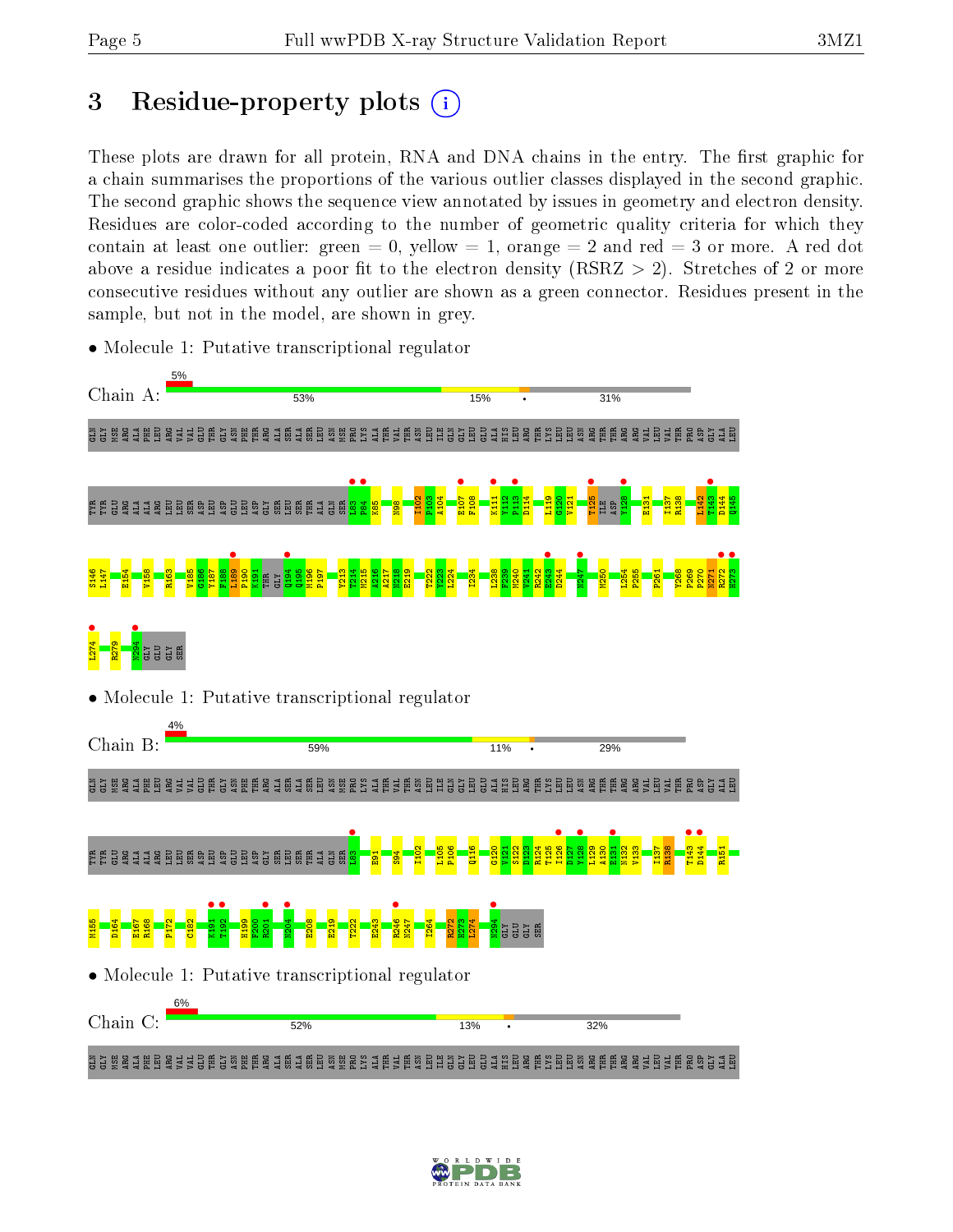

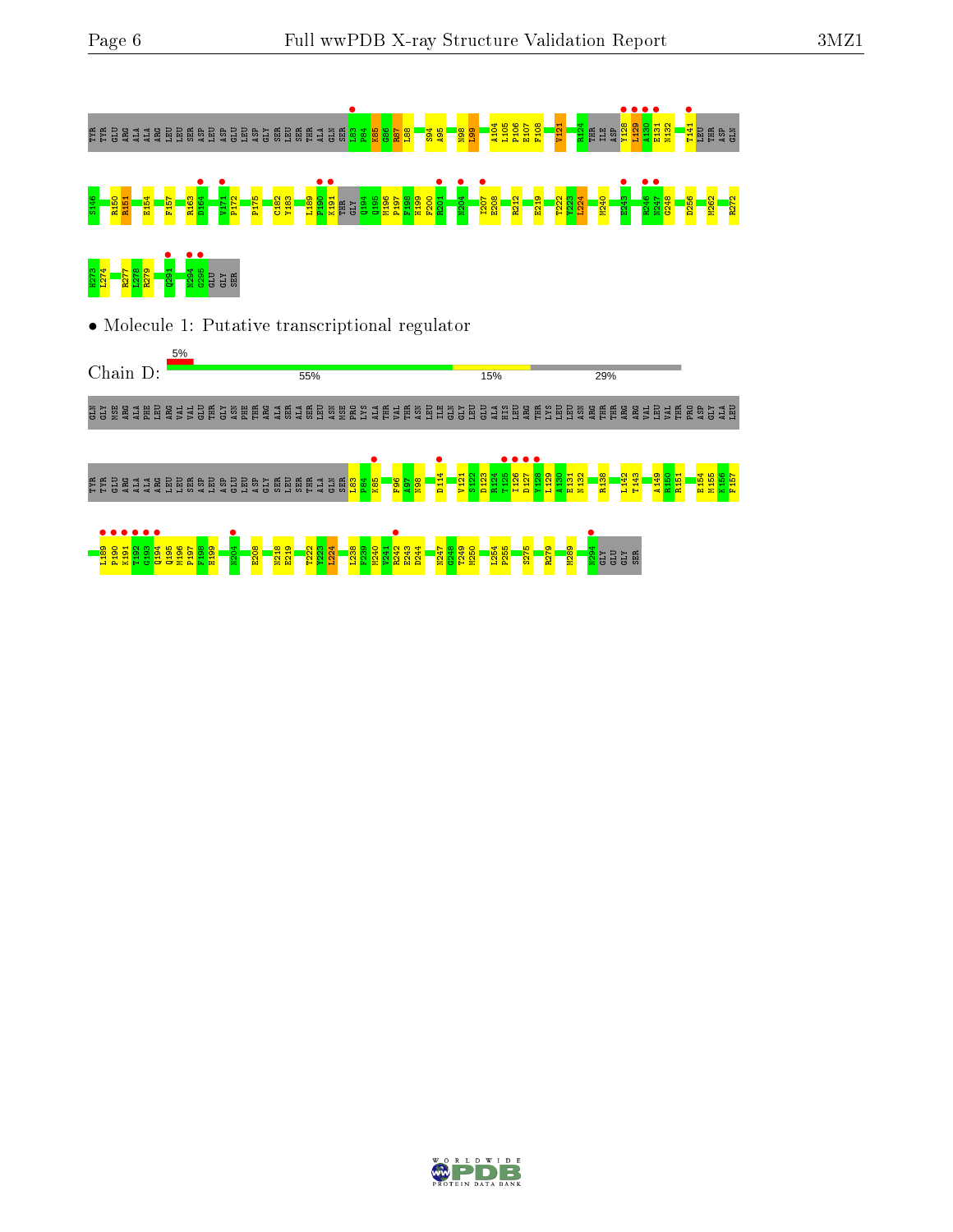# 4 Data and refinement statistics (i)

| Property                                                             | Value                                           | Source     |
|----------------------------------------------------------------------|-------------------------------------------------|------------|
| Space group                                                          | P 1 21 1                                        | Depositor  |
| $\overline{\text{Cell}}$ constants                                   | $83.33\text{\AA}$<br>67.34Å<br>85.07Å           |            |
| a, b, c, $\alpha$ , $\beta$ , $\gamma$                               | $90.00^\circ$<br>$91.65^\circ$<br>$90.00^\circ$ | Depositor  |
| Resolution $(\AA)$                                                   | $\overline{36.42 - 1.88}$                       | Depositor  |
|                                                                      | $36.42 - 1.88$                                  | <b>EDS</b> |
| % Data completeness                                                  | $93.8(36.42 - 1.88)$                            | Depositor  |
| (in resolution range)                                                | 99.2 (36.42-1.88)                               | <b>EDS</b> |
| $R_{merge}$                                                          | 0.11                                            | Depositor  |
| $\bar{\mathrm{R}}_{\underline{sym}}$                                 | (Not available)                                 | Depositor  |
| $\sqrt{I/\sigma(I)} > 1$                                             | $2.01$ (at 1.88Å)                               | Xtriage    |
| Refinement program                                                   | PHENIX (phenix.refine: 1.5 2)                   | Depositor  |
| $R, R_{free}$                                                        | 0.184, 0.224                                    | Depositor  |
|                                                                      | $0.184$ , $0.223$                               | DCC        |
| $R_{free}$ test set                                                  | $3817$ reflections $(5.02\%)$                   | wwPDB-VP   |
| Wilson B-factor $(A^2)$                                              | 26.4                                            | Xtriage    |
| Anisotropy                                                           | 0.438                                           | Xtriage    |
| Bulk solvent $k_{sol}(e/\mathring{A}^3)$ , $B_{sol}(\mathring{A}^2)$ | $0.37$ , 58.7                                   | <b>EDS</b> |
| $\overline{L-test for }$ twinning <sup>2</sup>                       | $< L >$ = 0.49, $< L2$ > = 0.32                 | Xtriage    |
|                                                                      | $0.000$ for $-h, l, k$                          |            |
| Estimated twinning fraction                                          | $0.000$ for $-h,-l,-k$                          | Xtriage    |
|                                                                      | $0.027$ for h,-k,-l                             |            |
| $F_o, F_c$ correlation                                               | 0.96                                            | <b>EDS</b> |
| Total number of atoms                                                | 7104                                            | wwPDB-VP   |
| Average B, all atoms $(A^2)$                                         | 38.0                                            | wwPDB-VP   |

Xtriage's analysis on translational NCS is as follows: The analyses of the Patterson function reveals a significant off-origin peak that is 74.67  $\%$  of the origin peak, indicating pseudo-translational symmetry. The chance of finding a peak of this or larger height randomly in a structure without pseudo-translational symmetry is equal to 1.4630e-06. The detected translational NCS is most likely also responsible for the elevated intensity ratio.

<sup>&</sup>lt;sup>2</sup>Theoretical values of  $\langle |L| \rangle$ ,  $\langle L^2 \rangle$  for acentric reflections are 0.5, 0.333 respectively for untwinned datasets, and 0.375, 0.2 for perfectly twinned datasets.



<span id="page-6-1"></span><span id="page-6-0"></span><sup>1</sup> Intensities estimated from amplitudes.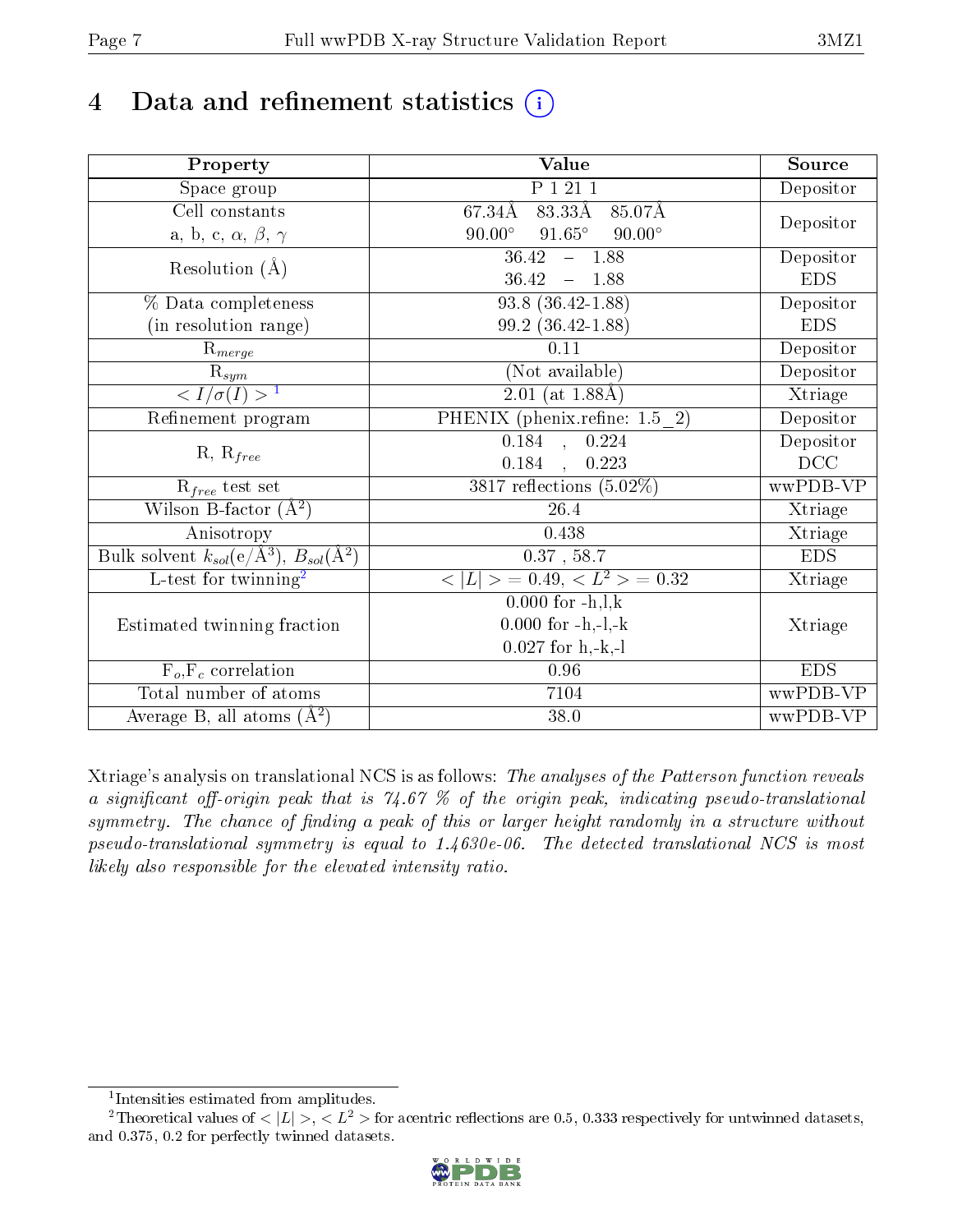# 5 Model quality  $(i)$

## 5.1 Standard geometry  $(i)$

Bond lengths and bond angles in the following residue types are not validated in this section: CL

The Z score for a bond length (or angle) is the number of standard deviations the observed value is removed from the expected value. A bond length (or angle) with  $|Z| > 5$  is considered an outlier worth inspection. RMSZ is the root-mean-square of all Z scores of the bond lengths (or angles).

| Mol            | Chain  |             | Bond lengths | Bond angles |                  |  |  |
|----------------|--------|-------------|--------------|-------------|------------------|--|--|
|                |        | <b>RMSZ</b> | $\# Z  > 5$  | <b>RMSZ</b> | H Z <br>>5       |  |  |
| $\mathbf{1}$   |        | 0.36        | 0/1720       | 0.56        | 0/2322           |  |  |
| $\mathbf{1}$   | R      | 0.41        | 0/1747       | 0.57        | $\frac{0}{2364}$ |  |  |
| $\mathbf{1}$   | $\cap$ | 0.37        | 0/1666       | 0.56        | $\frac{0}{2248}$ |  |  |
| $\overline{1}$ | Ð      | 0.37        | 0/1768       | 0.58        | 0/2390           |  |  |
| All            | Αll    | 0.38        | $\, 6901$    | 0.57        | /9324            |  |  |

There are no bond length outliers.

There are no bond angle outliers.

There are no chirality outliers.

There are no planarity outliers.

## $5.2$  Too-close contacts  $\overline{1}$

In the following table, the Non-H and H(model) columns list the number of non-hydrogen atoms and hydrogen atoms in the chain respectively. The H(added) column lists the number of hydrogen atoms added and optimized by MolProbity. The Clashes column lists the number of clashes within the asymmetric unit, whereas Symm-Clashes lists symmetry related clashes.

| Mol | Chain |          | Non-H $\mid$ H(model) | H(added) | <b>Clashes</b> | Symm-Clashes |
|-----|-------|----------|-----------------------|----------|----------------|--------------|
|     |       | 1685     |                       | 1690     | 36             |              |
|     | В     | 1704     |                       | 1720     | 35             |              |
|     | С     | 1629     |                       | 1631     | 45             |              |
|     | Ð     | 1722     |                       | 1744     | 40             |              |
| ച   | Ð     |          |                       |          |                |              |
|     |       | 103      |                       |          |                |              |
| ົ   | В     | 90       |                       |          |                |              |
| 3   | C     | 73       |                       |          | ٠,             |              |
| 3   | Ð     | 97       |                       |          |                |              |
|     | .ll   | $7104\,$ |                       | 6785     | 139            |              |

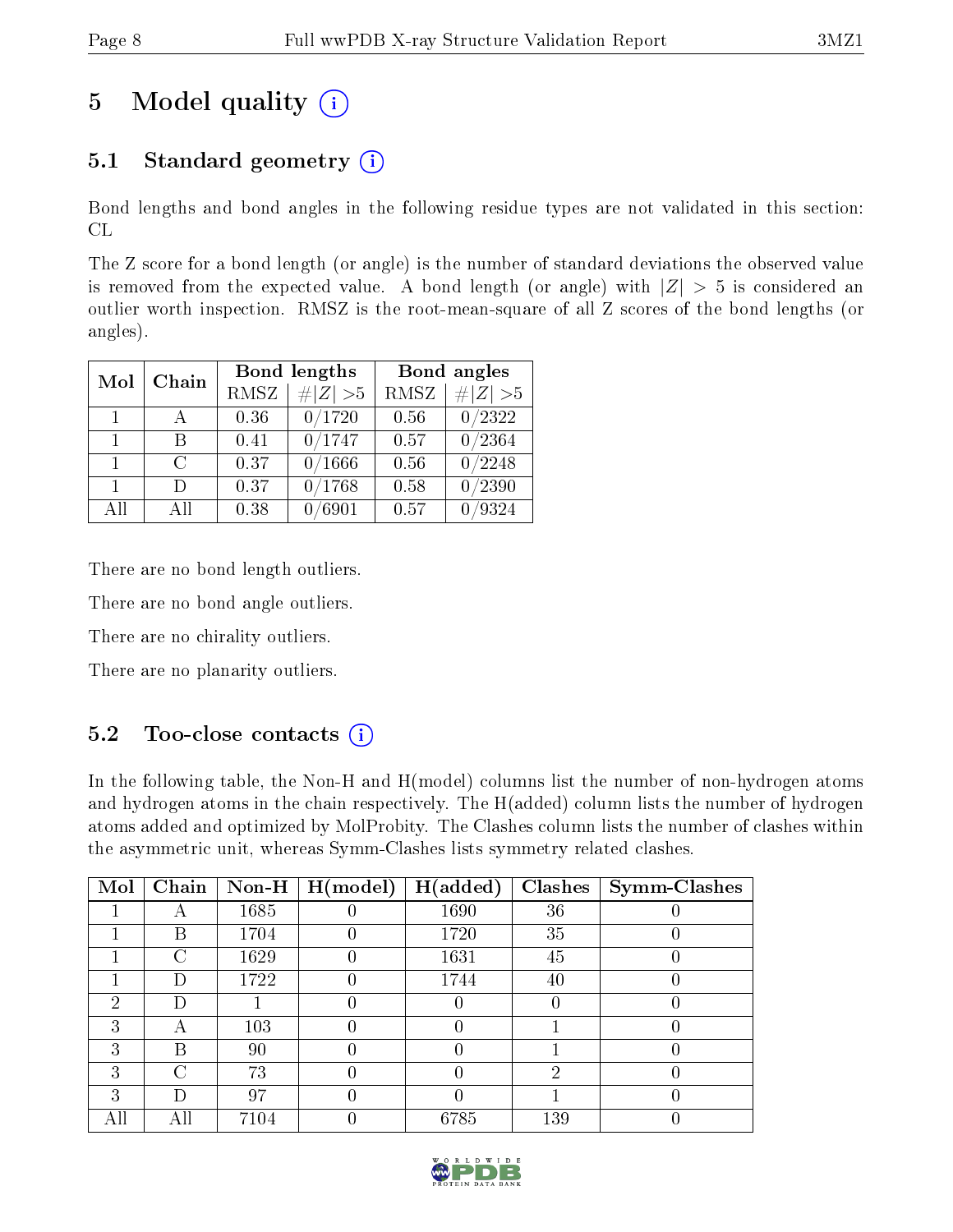The all-atom clashscore is defined as the number of clashes found per 1000 atoms (including hydrogen atoms). The all-atom clashscore for this structure is 10.

|            |  |  | All (139) close contacts within the same asymmetric unit are listed below, sorted by their clash |  |  |  |  |
|------------|--|--|--------------------------------------------------------------------------------------------------|--|--|--|--|
| magnitude. |  |  |                                                                                                  |  |  |  |  |

| Atom-1                            | Atom-2                                          | Interatomic       | Clash           |
|-----------------------------------|-------------------------------------------------|-------------------|-----------------|
|                                   |                                                 | distance $(A)$    | overlap $(\AA)$ |
| 1:A:98:ASN:HD21                   | $1:B:222[\overline{B}]\cdot\overline{THR:HG22}$ | 1.01              | 1.08            |
| 1:B:272:ARG:HH11                  | 1:B:272:ARG:HG2                                 | 1.10              | 1.08            |
| 1:C:98:ASN:HD21                   | 1: D: 222: THR: HG22                            | 1.23<br>1.03      |                 |
| 1:D:224:LEU:HD12                  | 1:D:240:MSE:HE2                                 | 1.43              | 1.00            |
| 1: A:98: ASN:ND2                  | 1:B:222[B]:THR:HG22                             | 1.77              | 0.98            |
| 1:B:272:ARG:HH11                  | 1:B:272:ARG:CG                                  | 1.88              | 0.85            |
| 1:D:151[A]:ARG:NH2                | 1: D: 154: GLU: HG2                             | 1.92              | 0.84            |
| 1:C:98:ASN:ND2                    | 1: D: 222: THR: HG22                            | 1.91              | 0.84            |
| 1:C:224:LEU:HD12                  | 1:C:240:MSE:HE2                                 | 1.56              | 0.84            |
| 1:D:151[A]:ARG:HH21               | 1: D: 154: GLU: HG2                             | 1.40              | 0.84            |
| 1:A:98:ASN:HD21                   | $1:B:222[B]:\text{THR}:CG2$                     | 1.88              | 0.83            |
| 1:C:87:ARG:HH11                   | 1:C:87:ARG:HB3                                  | 1.42              | 0.83            |
| 1:D:275:SER:O                     | 1: D: 279: ARG: HG3                             | 1.78              | 0.83            |
| 1:B:272:ARG:NH1                   | 1:B:272:ARG:HG2                                 | 1.92              | 0.82            |
| $1:A:146:\overline{\text{SER}:O}$ | 1: A:270: PRO:HG3                               | 1.81              | 0.81            |
| 1:D:190:PRO:HG3                   | 1:D:218:ASN:HD22                                | 1.45              | 0.80            |
| 1:C:104:ALA:O                     | 1:C:107:GLU:HG2                                 | 1.81              | 0.79            |
| 1:C:222:THR:HG22                  | 1:D:98:ASN:HD21                                 | 1.51              | 0.74            |
| 1:B:272:ARG:O                     | 1:B:274:LEU:HD13                                | 1.91              | 0.70            |
| 1: A:121: VAL:HG21                | $1:B:222[B]:\text{THR}:HG21$                    | 1.72              | 0.70            |
| 1:C:189:LEU:HD13                  | 1:C:191:LYS:HD3                                 | 1.74              | 0.69            |
| 1: D: 155: MSE: HE3               | 1:D:157:PHE:CZ                                  | 2.29              | 0.68            |
| 1:C:222:THR:HG22                  | 1:D:98:ASN:ND2                                  | 2.11              | 0.66            |
| 1: D: 127: ASP: HB3               | 1: D: 143: THR: OG1                             | 1.95              | 0.66            |
| 1:C:98:ASN:HD21                   | 1: D: 222: THR: CG2                             | 2.04              | 0.66            |
| 1:C:175:PRO:HG2                   | 1:C:207:ILE:HD11                                | 1.78              | 0.66            |
| 1:C:199:HIS:CD2                   | 1:C:208:GLU:HB2                                 | 2.31              | 0.65            |
| 1:B:126:ILE:HD12                  | 3:B:379:HOH:O                                   | 1.97              | 0.65            |
| 1:A:107:GLU:HG3                   | 1:A:108:PHE:N                                   | $\overline{2.11}$ | 0.64            |
| 1:B:219:GLU:OE1                   | 1:B:222[B]:THR:HG23                             | 1.98              | 0.64            |
| 1:D:190:PRO:HG3                   | $1: D: 218: ASN: \overline{ND2}$                | 2.13              | 0.62            |
| 1:D:151[A]:ARG:HH21               | 1: D: 154: GLU: CG                              | 2.11              | 0.62            |
| 1:A:224:LEU:HD22                  | 1: A:240:MSE:HE2                                | 1.81              | 0.61            |
| 1:A:104:ALA:O                     | $1:A:107:\overline{GLU:HG2}$                    | 2.02              | 0.59            |
| 1: A: 125: THR: HG22              | 1:A:189:LEU:HD23                                | 1.85              | 0.59            |
| $1:C:87:ARG:H\overline{B3}$       | $1:C:87:ARG:\overline{NH1}$                     | 2.17              | 0.59            |
| 1:C:172:PRO:HG3                   | 1:C:182[A]:CYS:SG                               | 2.43              | 0.58            |

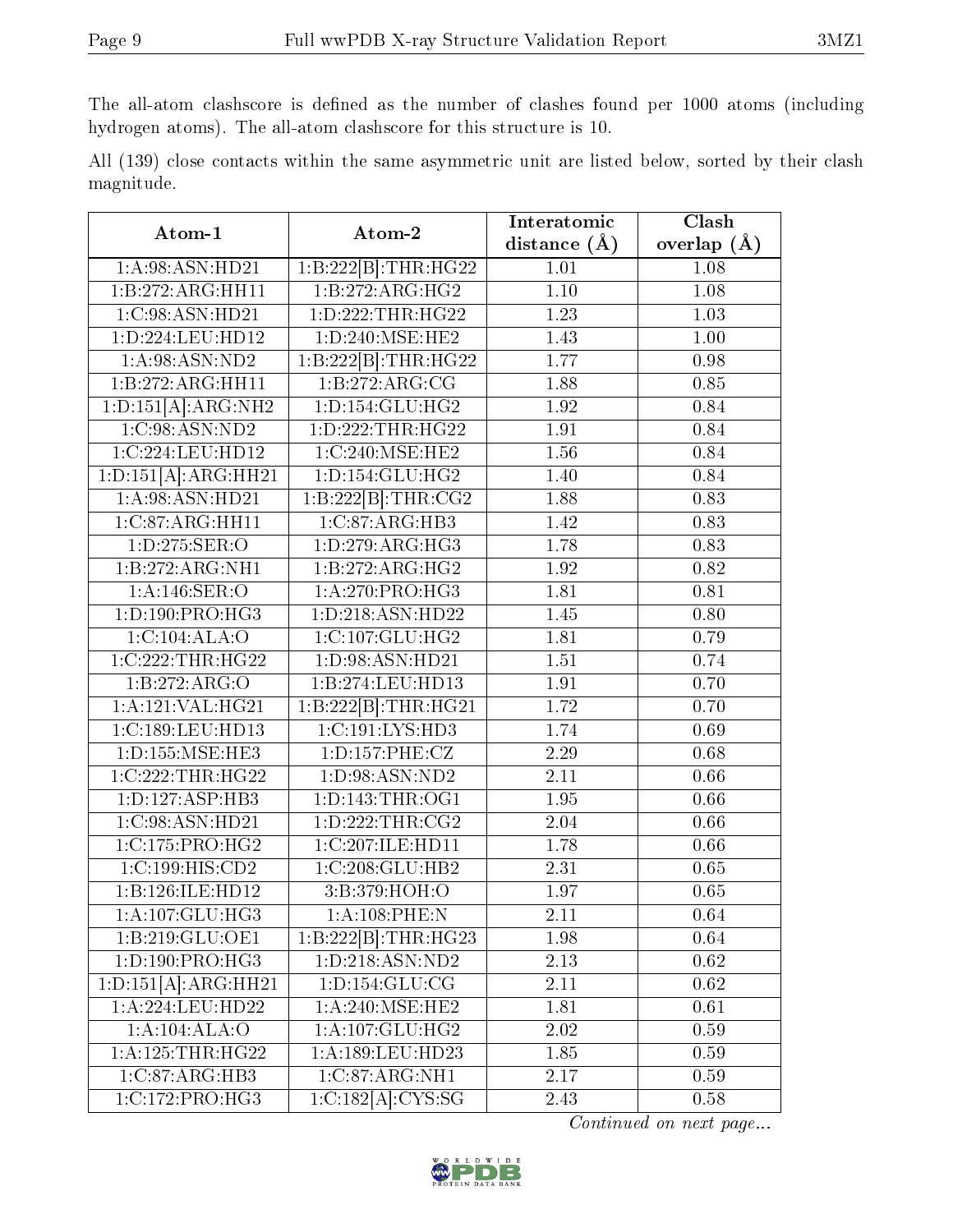| $\mathbf{v}$ $\mathbf{r}$<br>Atom-1   | Atom-2                          | Clash<br>Interatomic |                 |
|---------------------------------------|---------------------------------|----------------------|-----------------|
|                                       |                                 | distance $(A)$       | overlap $(\AA)$ |
| 1:B:94:SER:OG                         | 1:B:219:GLU:OE2                 | 2.21                 | 0.58            |
| 1: D: 189: LEU: HB2                   | 1: D: 194: GLN: HG2             | 1.84                 | 0.58            |
| 1:C:212:ARG:HB3                       | 1:C:212:ARG:NH2                 | 2.18                 | 0.57            |
| 1:C:85:LYS:NZ                         | 1:C:85:LYS:HB3                  | 2.19                 | 0.57            |
| 1: A:222:THR:HG23                     | 1:B:102:ILE:HD11                | 1.86                 | 0.57            |
| 1: A: 158: VAL:HG21                   | 1:A:238:LEU:HD13                | 1.89                 | $0.55\,$        |
| 1:D:238:LEU:O                         | 1:D:242[A]:ARG:HG3              | $2.\overline{07}$    | 0.55            |
| 1:D:224:LEU:HD11                      | 1: D: 240: MSE: HB3             | 1.89                 | 0.55            |
| 1: A: 189: LEU: HG                    | 1: A: 190: PRO: HD2             | 1.89                 | 0.55            |
| 1:A:187:TYR:HE2                       | 1:A:189:LEU:HD12                | 1.71                 | 0.54            |
| 1:B:272:ARG:NH1                       | 1:B:272:ARG:CG                  | 2.56                 | 0.54            |
| 1:C:121:VAL:HG21                      | 1:D:222:THR:HG21                | 1.88                 | 0.54            |
| 1:B:122:SER:OG                        | 1:B:124:ARG:HG2                 | 2.07                 | 0.54            |
| 1:B:130:ALA:HB3                       | 1:B:133:VAL:HG23                | 1.90                 | 0.53            |
| 1:C:219:GLU:OE1                       | 1:C:222:THR:HG23                | 2.08                 | 0.53            |
| 1:D:199:HIS:HE1                       | 1: D: 208: GLU: OE1             | 1.91                 | 0.53            |
| 1:C:189:LEU:HB3                       | 1:C:191:LYS:HG3                 | 1.91                 | 0.53            |
| 1:C:212:ARG:CZ                        | 1:C:212:ARG:HB3                 | 2.40                 | 0.52            |
| 1:D:142:LEU:HD11                      | 1:D:149:ALA:CB                  | 2.40                 | 0.51            |
| 1:C:107:GLU:HG3                       | 1:C:108:PHE:N                   | 2.25                 | 0.51            |
| 1:A:274:LEU:HG                        | 1:A:279:ARG:CG                  | 2.41                 | 0.51            |
| 1:C:163:ARG:HG3                       | 1:C:248:GLY:O                   | 2.11                 | 0.51            |
| 1:C:222:THR:HG21                      | 1: D: 121: VAL: HG11            | 1.93                 | 0.50            |
| 1:A:222:THR:HG23                      | 1:B:102:ILE:CD1                 | 2.41                 | 0.50            |
| 1: D: 194: GLN: O                     | 1: D: 194: GLN: HG3             | 2.12                 | 0.50            |
| 1:C:129:LEU:H                         | 1:C:129:LEU:HD12                | 1.77                 | 0.49            |
| 1:B:143:THR:HG23                      | 1:B:144:ASP:OD1                 | 2.13                 | 0.49            |
| 1:C:222:THR:HA                        | 1:D:98:ASN:HD21                 | 1.77                 | 0.49            |
| 1: A:254:LEU: N                       | 1: A: 255: PRO: HD3             | 2.27                 | 0.49            |
| 1:B:172:PRO:HG3                       | $1: B: 182: CYS: \overline{SG}$ | 2.53                 | 0.48            |
| 1:D:244:ASP:HB3                       | 1: D: 250: MSE: HG2             | 1.95                 | 0.48            |
| 1: A:154: GLU:HG2                     | 1:A:261:PRO:HB2                 | 1.95                 | 0.48            |
| 1:D:142:LEU:HD11                      | 1:D:149:ALA:HB2                 | 1.95                 | 0.48            |
| 1:C:272:ARG:HA                        | 1:C:272:ARG:HD3                 | 1.69                 | 0.47            |
| 1:D:243:GLU:HB3                       | 3: D: 333: HOH: O               | 2.14                 | 0.47            |
| 1: D: 199: HIS: CE1                   | 1: D: 208: GLU: OE1             | 2.68                 | 0.47            |
| 1:B:155:MSE:HE2                       | 1:B:264:ILE:HD11                | 1.97                 | 0.47            |
| 1:A:111[B]:LYS:HG3                    | 3:A:328:HOH:O                   | 2.14                 | 0.46            |
| 1:C:212:ARG:CZ                        | 1:C:212:ARG:CB                  | 2.93                 | 0.46            |
| 1: D: 155: MSE: HE3                   | 1: D: 157: PHE: HZ              | 1.78                 | 0.46            |
| $1:C:151:A\overline{\mathrm{RG:NH1}}$ | 1:C:154:GLU:HG3                 | 2.31                 | 0.46            |

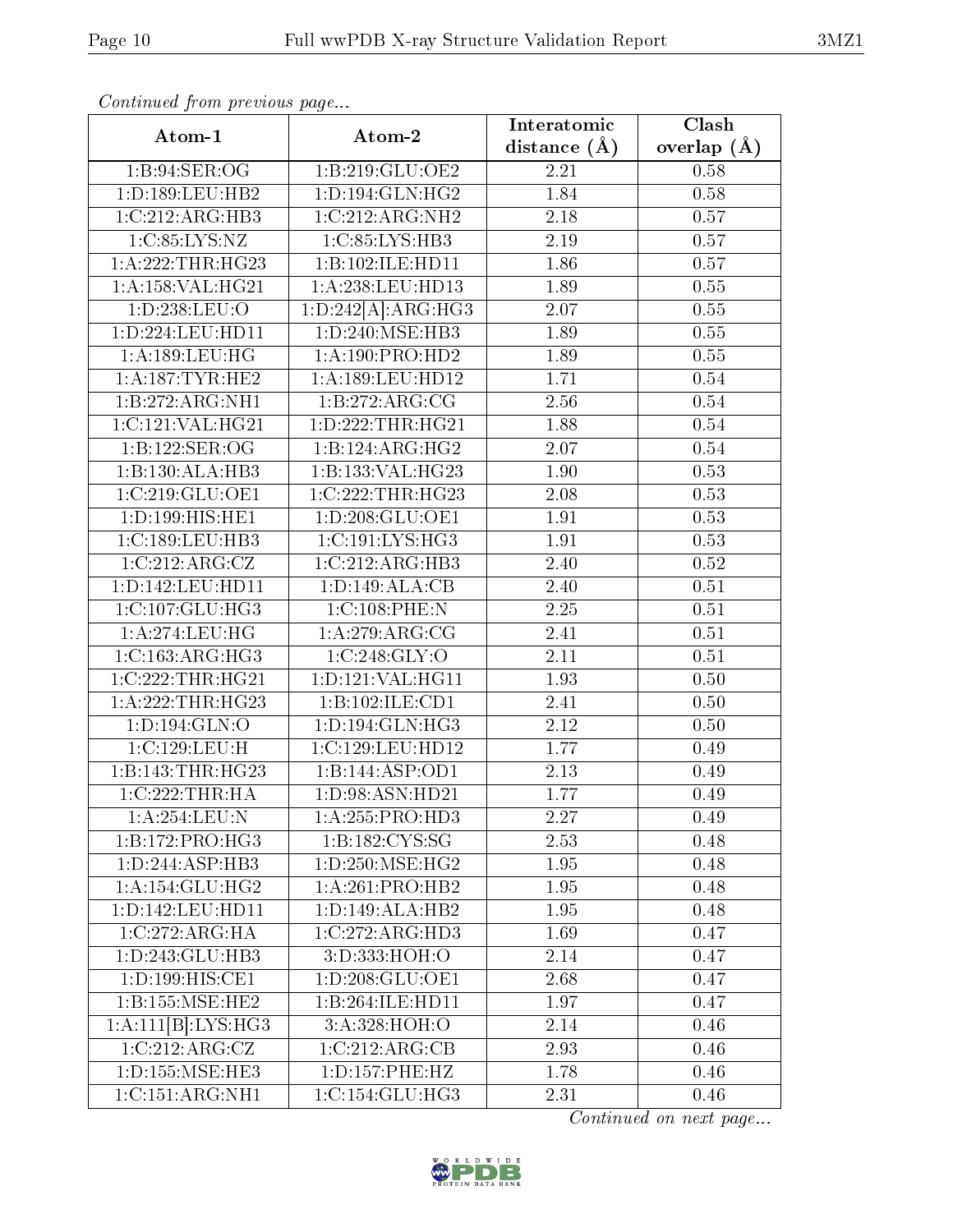| Atom-1                         | Atom-2                              | Interatomic<br>Clash |                 |
|--------------------------------|-------------------------------------|----------------------|-----------------|
|                                |                                     | distance (Å)         | overlap $(\AA)$ |
| 1:B:126:ILE:O                  | 1:B:138:ARG:NH2                     | 2.47                 | 0.46            |
| 1:A:185:VAL:HB                 | 1:A:234:ILE:HG22                    | 1.98                 | 0.45            |
| 1:C:189:LEU:HB3                | 1:C:191:LYS:CG                      | 2.46                 | 0.45            |
| 1: D: 126: ILE: HG13           | 1:D:138:ARG:HB2                     | 1.98                 | 0.45            |
| 1:D:275:SER:O                  | 1: D: 279: ARG: CG                  | 2.57                 | 0.45            |
| 1: A:224:LEU:CD2               | 1:A:240:MSE:HE2                     | 2.48                 | 0.44            |
| 1:A:213:TYR:O                  | 1:B:116:GLN:HG2                     | 2.16                 | 0.44            |
| 1: D: 194: GLN: O              | 1: D: 194: GLN: CG                  | 2.66                 | 0.44            |
| 1:A:102:ILE:HD11               | 1:A:119:LEU:CD2                     | 2.47                 | 0.44            |
| 1:B:126:ILE:O                  | 1:B:126:ILE:HG22                    | 2.17                 | 0.44            |
| 1:D:85:LYS:HD2                 | 1: D: 114: ASP: HB3                 | 1.99                 | 0.44            |
| 1:D:247[B]:ASN:HD22            | 1:D:249:THR:H                       | 1.66                 | 0.44            |
| 1:A:137:ILE:N                  | 1:A:137:ILE:HD12                    | 2.33                 | 0.43            |
| 1:C:183:TYR:HE1                | 1:C:212:ARG:HH22                    | 1.57                 | 0.43            |
| 1:B:243:GLU:HA                 | 1:B:246:ARG:NH2                     | 2.34                 | 0.43            |
| 1:A:142:LEU:HA                 | 1:A:142:LEU:HD13                    | 1.67                 | 0.43            |
| 1: A:196:MSE:HA                | 1: A: 197: PRO: HD3                 | 1.94                 | 0.43            |
| 1: A:238:LEU:HG                | 1:A:242[A]:ARG:HE                   | 1.84                 | 0.43            |
| 1:B:132:ASN:OD1                | 1:B:132:ASN:N                       | 2.52                 | 0.43            |
| 1:C:200:PHE:HB2                | 1:C:207:ILE:CD1                     | 2.49                 | 0.43            |
| 1:D:254:LEU:N                  | 1: D: 255: PRO: HD3                 | 2.34                 | 0.43            |
| 1:A:158:VAL:CG2                | 1:A:238:LEU:HD13                    | 2.48                 | 0.42            |
| 1:A:85:LYS:HG2                 | 1:A:114:ASP:HB2                     | 2.01                 | 0.42            |
| 1:C:189:LEU:CD1                | 1:C:191:LYS:HD3                     | 2.44                 | 0.42            |
| 1:C:274:LEU:HG                 | 1:C:279:ARG:HG3                     | 2.00                 | 0.42            |
| 1:C:95:ALA:O                   | 1:C:99:LEU:HB2                      | 2.19                 | 0.42            |
| 1:D:197:PRO:HB2                | 1: D: 208: GLU: HG3                 | 2.02                 | 0.42            |
| 1:D:96:PHE:CD1                 | $1:D:289:\overline{\text{MSE:HE1}}$ | 2.54                 | 0.42            |
| 1:C:182[B]:CYS:HA              | 3:C:305:HOH:O                       | 2.18                 | 0.42            |
| 1:B:124:ARG:HG3                | 1:B:124:ARG:O                       | 2.18                 | 0.42            |
| 1:C:183:TYR:CE1                | 1:C:212:ARG:NH2                     | 2.73                 | 0.42            |
| 1: C: 85: LYS: HB3             | 1:C:85:LYS:HZ2                      | 1.83                 | 0.42            |
| 1:B:126:ILE:HG21               | 1:B:129:LEU:HD21                    | 2.02                 | 0.42            |
| 1:C:222:THR:CG2                | 1: D:98: ASN:HD21                   | 2.26                 | 0.42            |
| $1: A:131: \overline{GLU:OE2}$ | 1:A:271:ASN:ND2                     | 2.53                 | 0.42            |
| 1:A:222:THR:CG2                | 1:B:102:ILE:HD11                    | 2.49                 | 0.42            |
| 1:B:243:GLU:HG2                | 1:B:247:ASN:HD21                    | 1.84                 | 0.42            |
| 1:B:164:ASP:OD2                | 1:B:168:ARG:NH1                     | 2.53                 | 0.41            |
| 1:B:91:GLU:OE2                 | 1:B:120:GLY:HA3                     | 2.20                 | 0.41            |
| 1: D: 131: GLU: O              | 1: D: 132: ASN: HB2                 | 2.20                 | 0.41            |
| 1:C:105:LEU:N                  | 1:C:106:PRO:CD                      | 2.83                 | 0.41            |

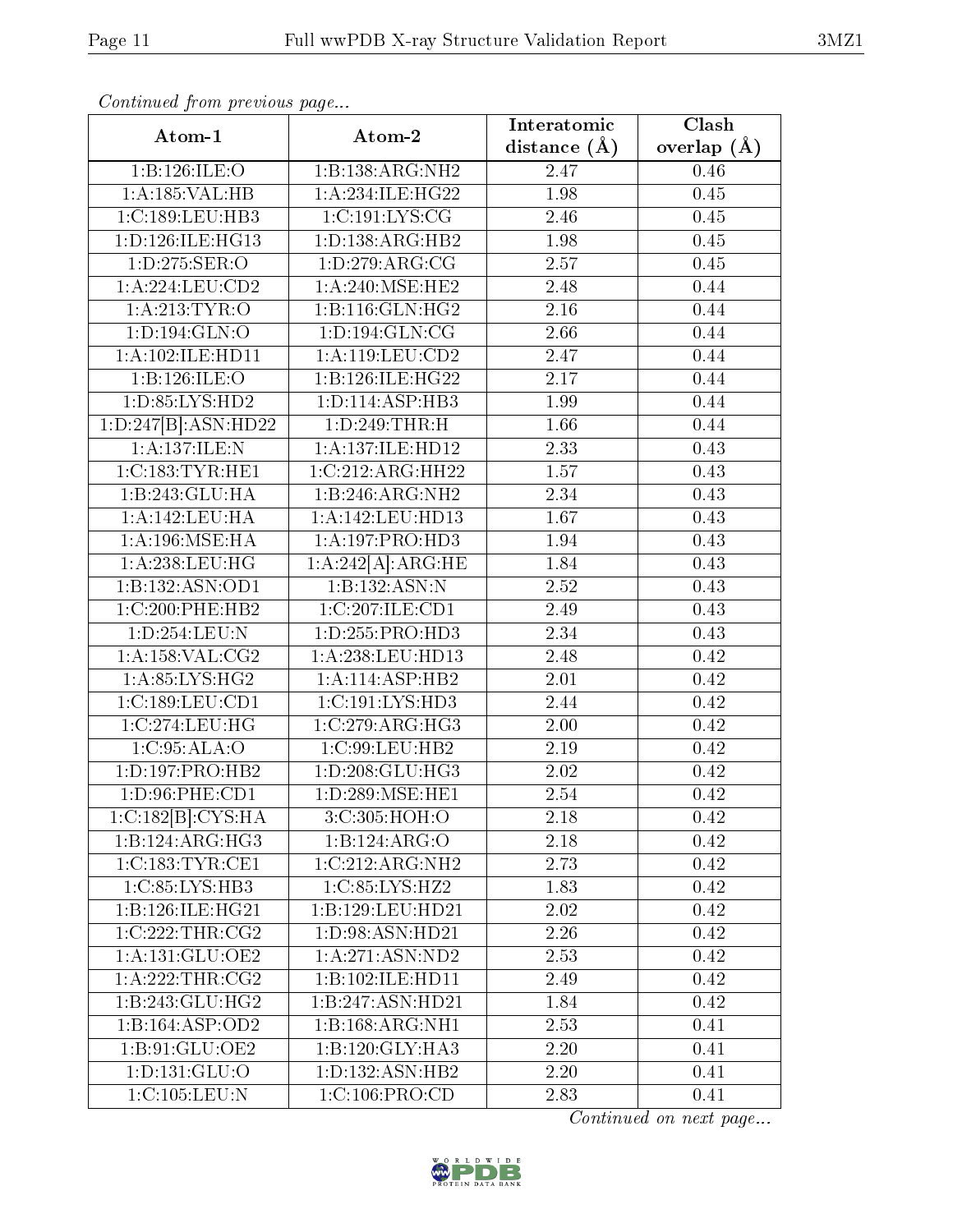| Atom-1                          | Atom-2            | Interatomic    | Clash         |
|---------------------------------|-------------------|----------------|---------------|
|                                 |                   | distance $(A)$ | overlap $(A)$ |
| 1:C:94:SER:OG                   | 1:C:219:GLU:OE2   | 2.38           | 0.41          |
| 1:B:137:ILE:N                   | 1:B:137:ILE:HD12  | 2.35           | 0.41          |
| 1:C:200:PHE:HB2                 | 1:C:207:ILE:HD11  | 2.01           | 0.41          |
| 1:A:138:ARG:HA                  | 1:A:138:ARG:HD3   | 1.84           | 0.41          |
| 1: A:274:LEU:HG                 | 1:A:279:ARG:HD3   | 2.02           | 0.41          |
| 1:C:157:PHE:HE2                 | 1:C:262:MSE:HB2   | 1.85           | 0.41          |
| 1:C:197:PRO:HB2                 | 1:C:208:GLU:HG3   | 2.03           | 0.41          |
| 1:A:144:ASP:HB3                 | 1:A:147:LEU:CD1   | 2.51           | 0.41          |
| 1:B:199:HIS:CE1                 | 1:B:208:GLU:HB2   | 2.56           | 0.41          |
| 1: A:215: MSE: HE3              | 1:A:217:ALA:HB2   | 2.03           | 0.41          |
| 1:B:143:THR:HG23                | 1:B:144:ASP:N     | 2.36           | 0.41          |
| $1:D:247\overline{[B]:ASN:ND2}$ | 1: D: 249: THR:H  | 2.19           | 0.41          |
| 1:A:244:ASP:HB3                 | 1: A:250: MSE:HG2 | 2.02           | 0.40          |
| 1:B:105:LEU:N                   | 1:B:106:PRO:CD    | 2.84           | 0.40          |
| 1: A:269:PRO:HG2                | 1:A:272:ARG:HH21  | 1.86           | 0.40          |
| 1:C:182[A]:CYS:HA               | 3:C:305:HOH:O     | 2.20           | 0.40          |
| 1:C:88:LEU:HD21                 | 1:C:277:ARG:HG3   | 2.02           | 0.40          |
| 1:C:189:LEU:HD23                | 1:C:189:LEU:HA    | 1.72           | 0.40          |

There are no symmetry-related clashes.

### 5.3 Torsion angles  $(i)$

#### 5.3.1 Protein backbone (i)

In the following table, the Percentiles column shows the percent Ramachandran outliers of the chain as a percentile score with respect to all X-ray entries followed by that with respect to entries of similar resolution.

The Analysed column shows the number of residues for which the backbone conformation was analysed, and the total number of residues.

| Mol | Chain   | Analysed         | Favoured    | Allowed    | Outliers         | Percentiles      |
|-----|---------|------------------|-------------|------------|------------------|------------------|
|     | А       | $205/300(68\%)$  | $200(98\%)$ | $5(2\%)$   |                  | 100<br>100       |
|     | B       | $213/300$ (71\%) | $209(98\%)$ | $4(2\%)$   |                  | 100<br>100       |
|     | $\rm C$ | $198/300(66\%)$  | $193(98\%)$ | $5(2\%)$   | $\left( \right)$ | 100<br>100       |
|     | D       | $215/300$ (72\%) | $212(99\%)$ | $3(1\%)$   |                  | 100<br>100       |
| All | All     | $831/1200$ (69%) | 814 (98%)   | 17 $(2\%)$ |                  | 100 <sub>l</sub> |

There are no Ramachandran outliers to report.

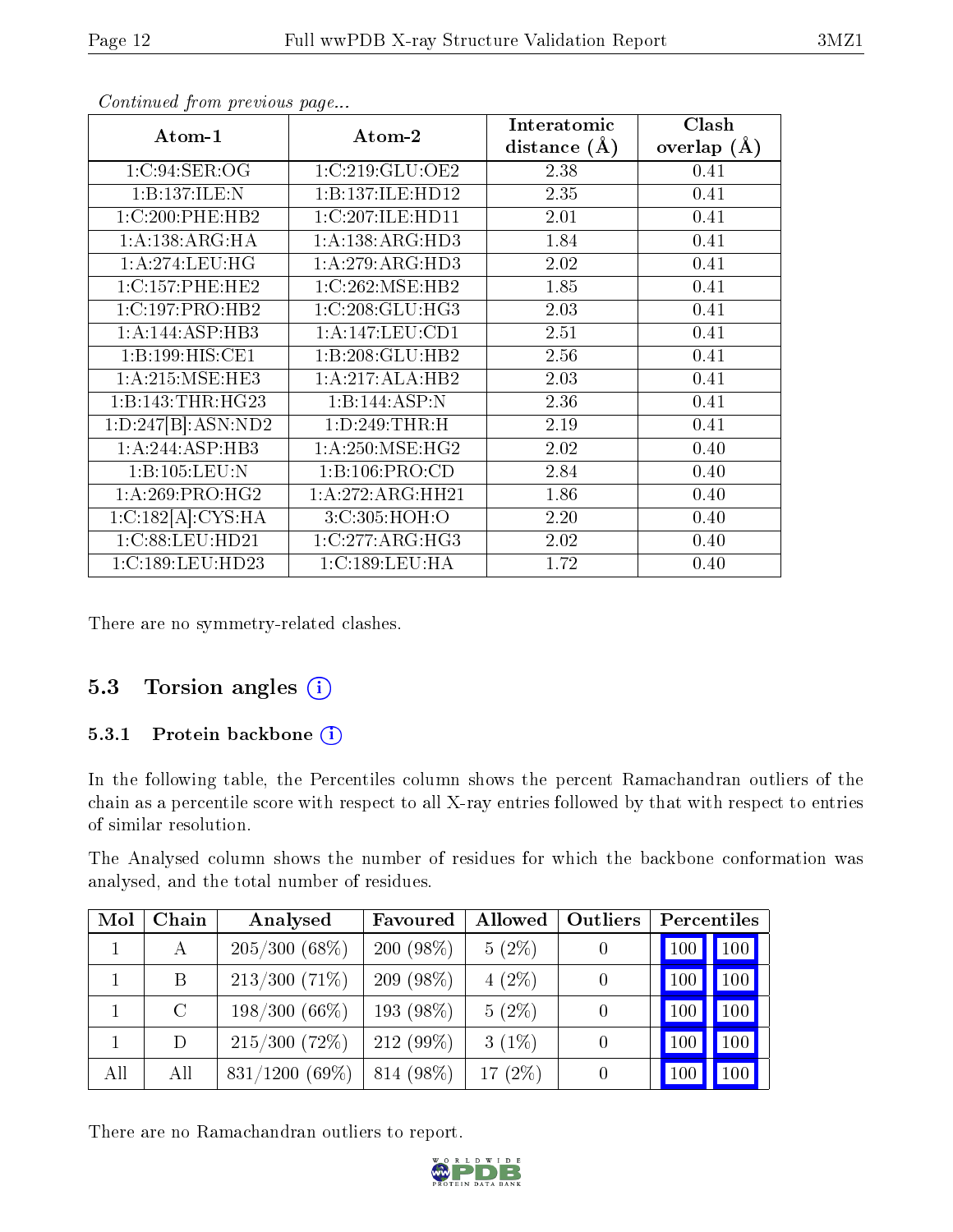#### 5.3.2 Protein sidechains (i)

In the following table, the Percentiles column shows the percent sidechain outliers of the chain as a percentile score with respect to all X-ray entries followed by that with respect to entries of similar resolution.

The Analysed column shows the number of residues for which the sidechain conformation was analysed, and the total number of residues.

| Mol          | Chain        | Analysed        | Rotameric | Outliers | Percentiles |
|--------------|--------------|-----------------|-----------|----------|-------------|
|              | $\mathbf{A}$ | $182/246$ (74%) | 174 (96%) | $8(4\%)$ | 28<br>16    |
| $\mathbf{1}$ | Β            | $186/246$ (76%) | 181 (97%) | $5(3\%)$ | 44<br>34    |
|              | $\rm C$      | $176/246$ (72%) | 162 (92%) | 14 (8%)  | 4 <br>12    |
|              | D            | $188/246$ (76%) | 180 (96%) | $8(4\%)$ | 29<br>17    |
| All          | All          | 732/984 (74%)   | 697 (95%) | 35(5%)   | 25<br>14    |

All (35) residues with a non-rotameric sidechain are listed below:

| Mol            | Chain                                                                                                | $\operatorname{Res}% \left( \mathcal{N}\right) \equiv\operatorname{Res}(\mathcal{N}_{0})\cap\mathcal{N}_{1}$ | $_{\rm Type}$           |
|----------------|------------------------------------------------------------------------------------------------------|--------------------------------------------------------------------------------------------------------------|-------------------------|
| $\overline{1}$ | $\overline{\rm A}$                                                                                   | 102                                                                                                          | ILE                     |
| $\mathbf{1}$   | $\overline{A}$                                                                                       | $125\,$                                                                                                      | <b>THR</b>              |
| $\overline{1}$ | $\overline{A}$                                                                                       | 142                                                                                                          | <b>LEU</b>              |
| $\overline{1}$ | $\overline{A}$                                                                                       | 163                                                                                                          | $\rm{ARG}$              |
| $\overline{1}$ | $\overline{A}$                                                                                       | 189                                                                                                          | <b>LEU</b>              |
| $\overline{1}$ | $\overline{A}$                                                                                       | 219                                                                                                          | $\overline{\text{GLU}}$ |
| $\overline{1}$ | $\overline{A}$                                                                                       | 268                                                                                                          | <b>TYR</b>              |
| $\overline{1}$ | $\overline{\rm A}$                                                                                   | 271                                                                                                          | <b>ASN</b>              |
| $\overline{1}$ | $\overline{\mathbf{B}}$                                                                              | 125                                                                                                          | THR                     |
| $\overline{1}$ | $\overline{\mathrm{B}}$                                                                              | 138                                                                                                          | $\overline{\rm{ARG}}$   |
| $\overline{1}$ | $\overline{\mathrm{B}}$                                                                              | 151                                                                                                          | $\overline{\text{ARG}}$ |
| $\overline{1}$ | $\overline{\mathrm{B}}$                                                                              | $\bf 272$                                                                                                    | $\overline{\text{ARG}}$ |
| $\overline{1}$ | $\overline{\mathrm{B}}$                                                                              | 274                                                                                                          | LEU                     |
| $\overline{1}$ |                                                                                                      | $\overline{85}$                                                                                              | $\overline{\text{LYS}}$ |
| $\overline{1}$ |                                                                                                      | 87                                                                                                           | $\rm{ARG}$              |
| $\overline{1}$ |                                                                                                      | 99                                                                                                           | <b>LEU</b>              |
| $\overline{1}$ | $\frac{\overline{\text{C}}}{\overline{\text{C}}}}$ $\frac{\overline{\text{C}}}{\overline{\text{C}}}$ | 121                                                                                                          | <b>VAL</b>              |
| $\overline{1}$ |                                                                                                      | $128\,$                                                                                                      | $\overline{\text{TYR}}$ |
| $\overline{1}$ | $\overline{C}$                                                                                       | 129                                                                                                          | LEU                     |
| $\overline{1}$ | $\overline{\text{C}}$                                                                                | 131                                                                                                          | GLU                     |
| $\overline{1}$ |                                                                                                      | $\overline{132}$                                                                                             | <b>ASN</b>              |
| $\overline{1}$ | $\frac{\overline{\text{C}}}{\overline{\text{C}}}$                                                    | 141                                                                                                          | THR                     |
| $\overline{1}$ |                                                                                                      | $150\,$                                                                                                      | $\rm{ARG}$              |
| $\overline{1}$ | $\overline{\rm C}$                                                                                   | $\overline{151}$                                                                                             | $\rm{ARG}$              |

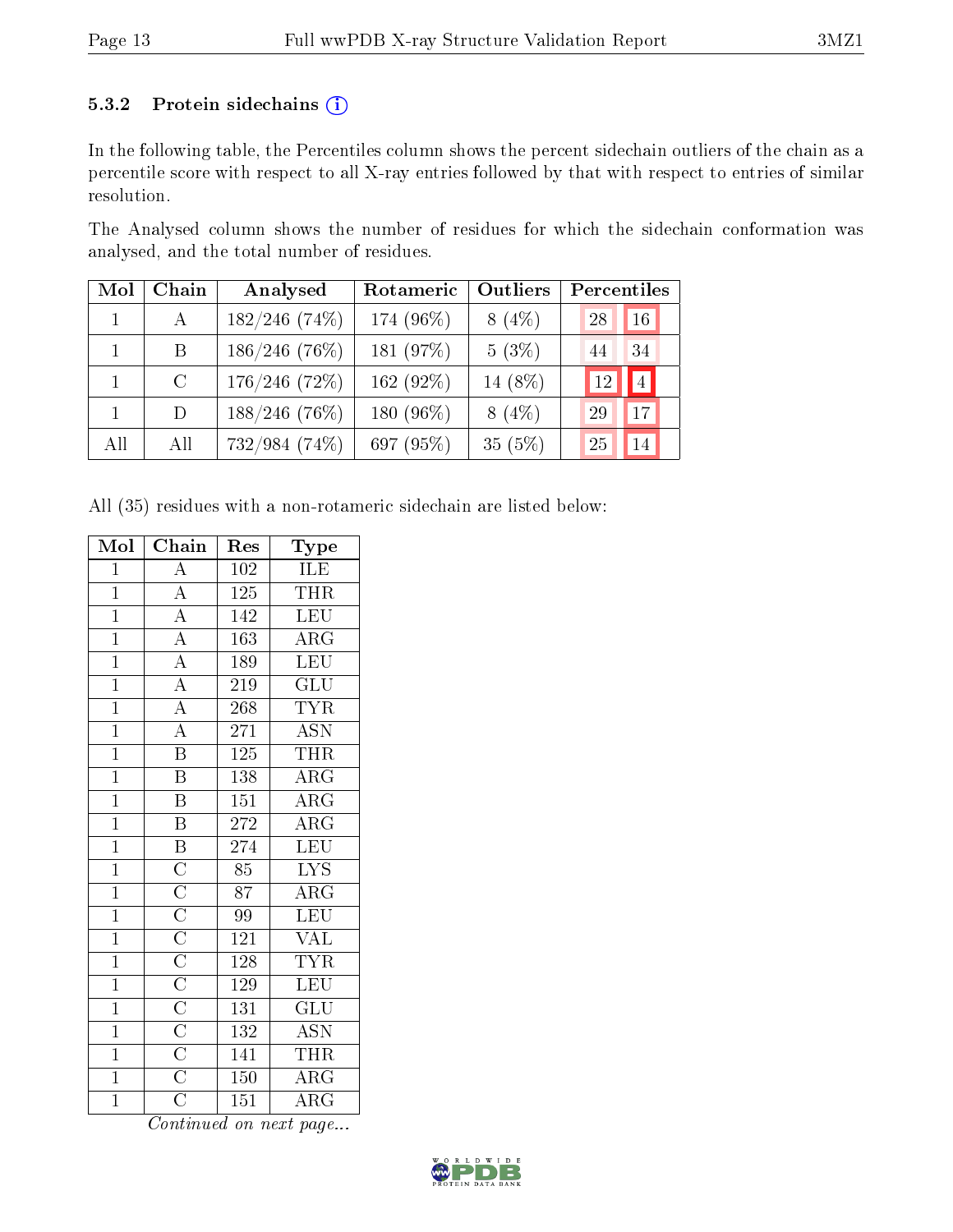| Mol          | Chain          | Res | Type                           |
|--------------|----------------|-----|--------------------------------|
| 1            | С              | 196 | <b>MSE</b>                     |
| 1            | $\overline{C}$ | 224 | LEU                            |
| 1            | C              | 256 | ASP                            |
| $\mathbf{1}$ | I)             | 83  | LEU                            |
| $\mathbf{1}$ | Ð              | 123 | $\overline{\text{A}}\text{SP}$ |
| $\mathbf{1}$ | D              | 129 | LEU                            |
| 1            | D              | 191 | <b>LYS</b>                     |
| $\mathbf{1}$ | Ð              | 195 | GLN                            |
| $\mathbf{1}$ | Ð              | 196 | MSE                            |
| 1            | I)             | 219 | GLU                            |
|              |                | 224 | LEU                            |

Some sidechains can be flipped to improve hydrogen bonding and reduce clashes. All (13) such sidechains are listed below:

| Mol          | Chain          | Res | <b>Type</b> |
|--------------|----------------|-----|-------------|
| 1            | А              | 98  | <b>ASN</b>  |
| $\mathbf{1}$ | A              | 145 | GLN         |
| 1            | А              | 181 | <b>ASN</b>  |
| 1            | А              | 271 | <b>ASN</b>  |
| 1            | B              | 98  | <b>ASN</b>  |
| 1            | В              | 247 | <b>ASN</b>  |
| 1            | В              | 258 | <b>GLN</b>  |
| 1            | B              | 293 | GLN         |
| 1            | $\overline{C}$ | 98  | ASN         |
| 1            | C              | 194 | <b>GLN</b>  |
| 1            | $\vert$ )      | 98  | <b>ASN</b>  |
| 1            | I)             | 116 | GLN         |
|              |                | 199 | НIS         |

#### 5.3.3 RNA [O](https://www.wwpdb.org/validation/2017/XrayValidationReportHelp#rna)i

There are no RNA molecules in this entry.

## 5.4 Non-standard residues in protein, DNA, RNA chains (i)

There are no non-standard protein/DNA/RNA residues in this entry.

### 5.5 Carbohydrates  $(i)$

There are no carbohydrates in this entry.

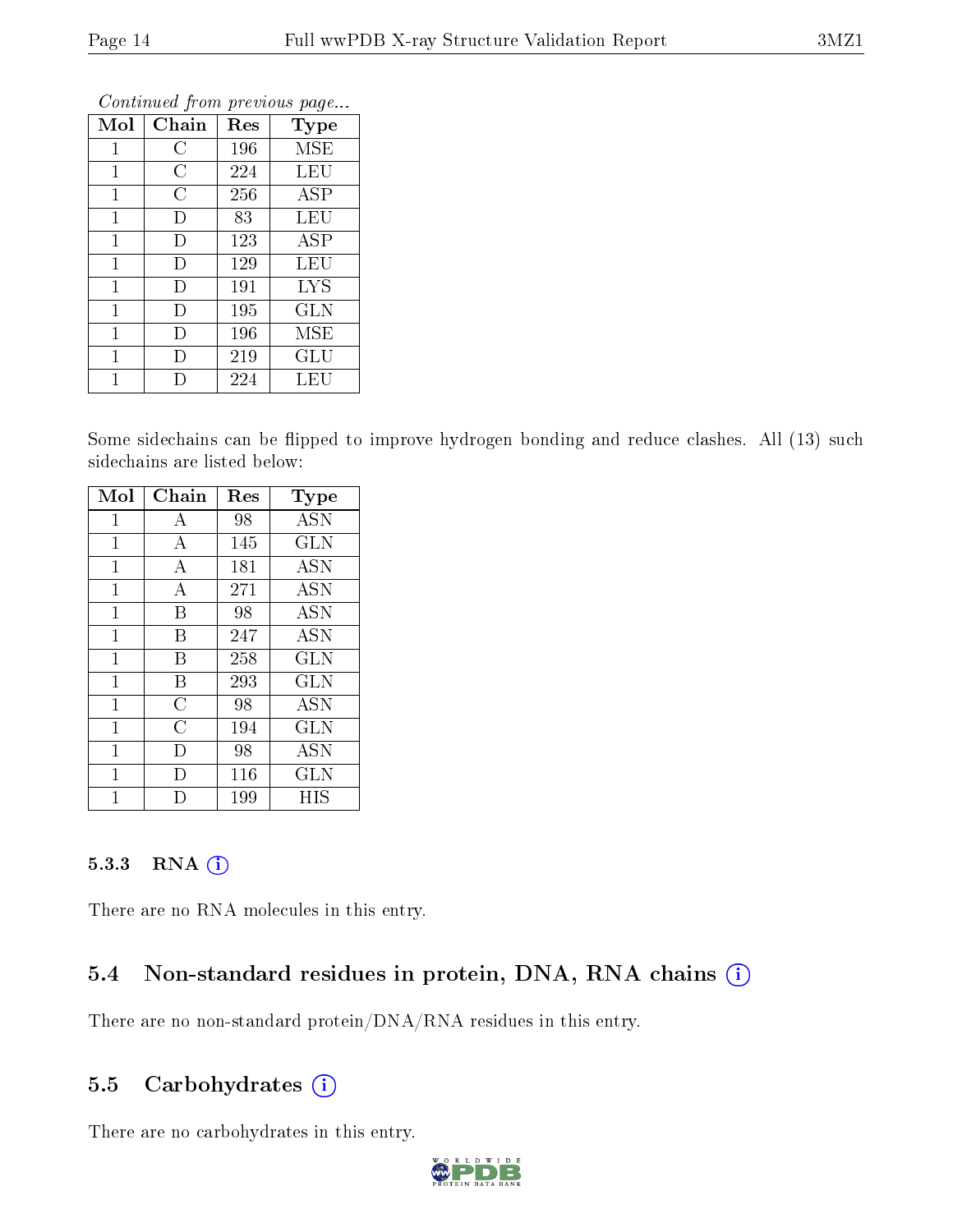### 5.6 Ligand geometry (i)

Of 1 ligands modelled in this entry, 1 is monoatomic - leaving 0 for Mogul analysis.

There are no bond length outliers.

There are no bond angle outliers.

There are no chirality outliers.

There are no torsion outliers.

There are no ring outliers.

No monomer is involved in short contacts.

## 5.7 [O](https://www.wwpdb.org/validation/2017/XrayValidationReportHelp#nonstandard_residues_and_ligands)ther polymers (i)

There are no such residues in this entry.

### 5.8 Polymer linkage issues (i)

There are no chain breaks in this entry.

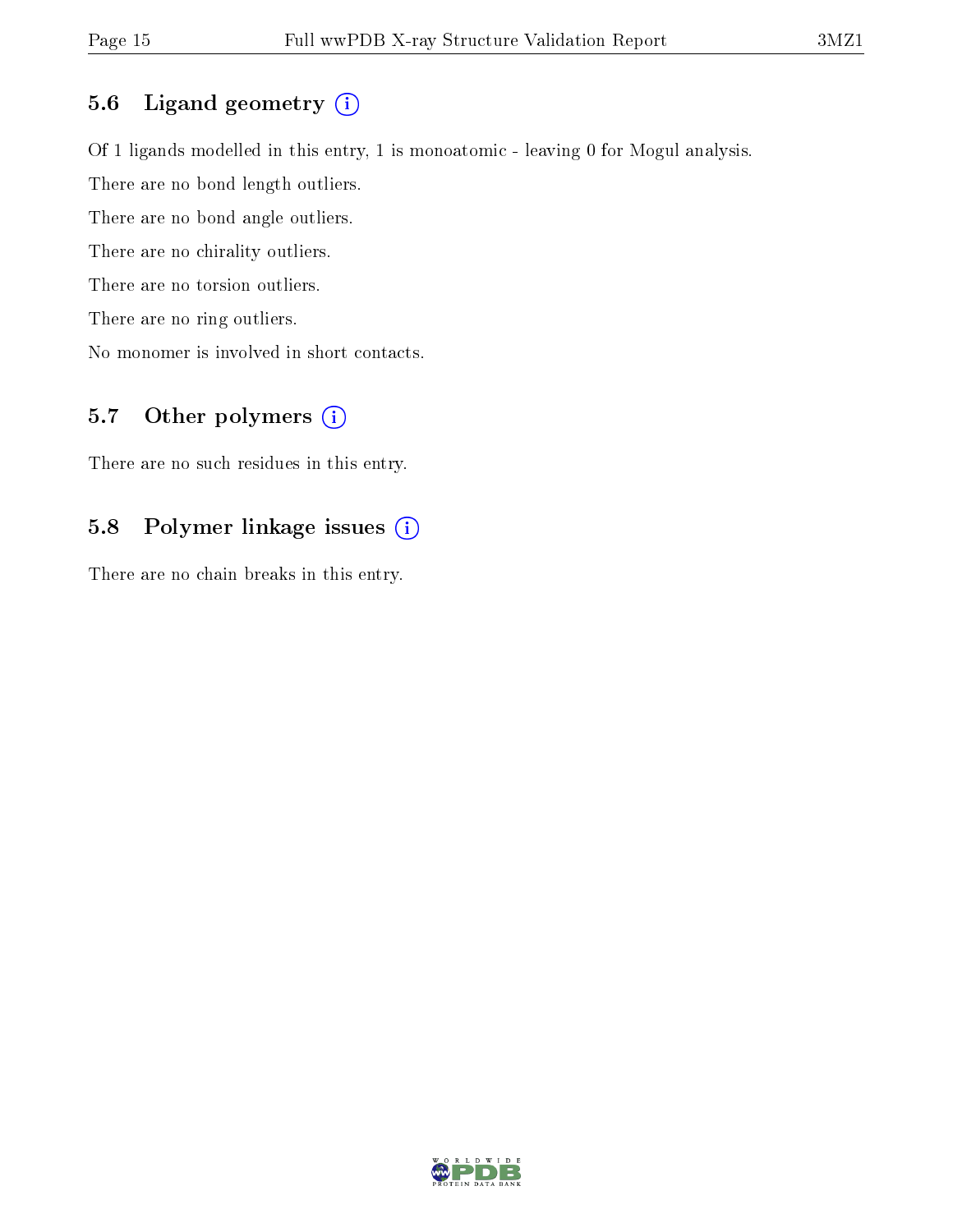# 6 Fit of model and data  $(i)$

# 6.1 Protein, DNA and RNA chains  $(i)$

In the following table, the column labelled  $#RSRZ> 2'$  contains the number (and percentage) of RSRZ outliers, followed by percent RSRZ outliers for the chain as percentile scores relative to all X-ray entries and entries of similar resolution. The OWAB column contains the minimum, median,  $95<sup>th</sup>$  percentile and maximum values of the occupancy-weighted average B-factor per residue. The column labelled ' $Q< 0.9$ ' lists the number of (and percentage) of residues with an average occupancy less than 0.9.

| Mol | Chain | Analysed        | ${ <\hspace{-1.5pt}{\mathrm{RSRZ}} \hspace{-1.5pt}>}$ | $\rm \#RSRZ{>}2$                |    | $OWAB(A^2)$     | Q <sub>0.9</sub> |
|-----|-------|-----------------|-------------------------------------------------------|---------------------------------|----|-----------------|------------------|
|     |       | 201/300(67%)    | 0.52                                                  | 16(7%)<br> 12                   | 13 | 16, 30, 75, 119 |                  |
|     | B     | $205/300(68\%)$ | 0.37                                                  | $12(5\%)$<br><sup>22</sup>      | 24 | 18, 31, 73, 108 |                  |
|     |       | 197/300(65%)    | 0.45                                                  | $19(9\%)$ 8                     | 8  | 20, 37, 81, 99  |                  |
|     | D     | $205/300(68\%)$ | 0.42                                                  | 15(7%)<br>$\vert$ 15            | 16 | 16, 29, 68, 104 |                  |
| All | All   | 808/1200(67%)   | 0.44                                                  | 62 $(7%)$<br>$\blacksquare$ 13' | 14 | 16, 32, 77, 119 |                  |

All (62) RSRZ outliers are listed below:

| Mol            | Chain                   | Res | Type                 | <b>RSRZ</b> |
|----------------|-------------------------|-----|----------------------|-------------|
| $\mathbf{1}$   | D                       | 127 | $\operatorname{ASP}$ | 9.0         |
| $\overline{1}$ | $\overline{\rm A}$      | 189 | <b>LEU</b>           | 7.3         |
| $\mathbf{1}$   | $\overline{\rm C}$      | 130 | <b>ALA</b>           | 6.5         |
| $\overline{1}$ | $\, {\bf B}$            | 128 | <b>TYR</b>           | 5.6         |
| $\overline{1}$ | $\overline{\rm C}$      | 129 | <b>LEU</b>           | $5.5\,$     |
| $\overline{1}$ | $\overline{\rm A}$      | 274 | <b>LEU</b>           | $5.2\,$     |
| $\mathbf{1}$   | $\overline{\rm A}$      | 273 | <b>HIS</b>           | 5.1         |
| $\mathbf{1}$   | D                       | 189 | <b>LEU</b>           | 4.7         |
| $\overline{1}$ | $\overline{\rm D}$      | 192 | THR                  | 4.5         |
| $\overline{1}$ | $\overline{A}$          | 143 | THR                  | 4.3         |
| $\overline{1}$ | $\overline{\rm A}$      | 125 | THR                  | 4.3         |
| $\overline{1}$ | $\overline{\rm C}$      | 295 | GLY                  | 4.2         |
| $\mathbf{1}$   | $\overline{A}$          | 83  | <b>LEU</b>           | 4.2         |
| $\mathbf{1}$   | $\boldsymbol{B}$        | 192 | THR                  | 4.2         |
| $\overline{1}$ | $\overline{\mathrm{B}}$ | 143 | THR                  | 4.1         |
| $\overline{1}$ | $\overline{\mathrm{B}}$ | 83  | <b>LEU</b>           | 4.0         |
| $\overline{1}$ | $\overline{\rm D}$      | 128 | <b>TYR</b>           | 4.0         |
| $\mathbf{1}$   | A                       | 272 | $\rm{ARG}$           | 3.8         |
| $\mathbf{1}$   | $\overline{\rm D}$      | 193 | GLY                  | 3.8         |
| $\overline{1}$ | $\overline{\rm C}$      | 294 | <b>ASN</b>           | 3.7         |
| $\mathbf{1}$   | $\overline{\rm C}$      | 190 | <b>PRO</b>           | 3.7         |

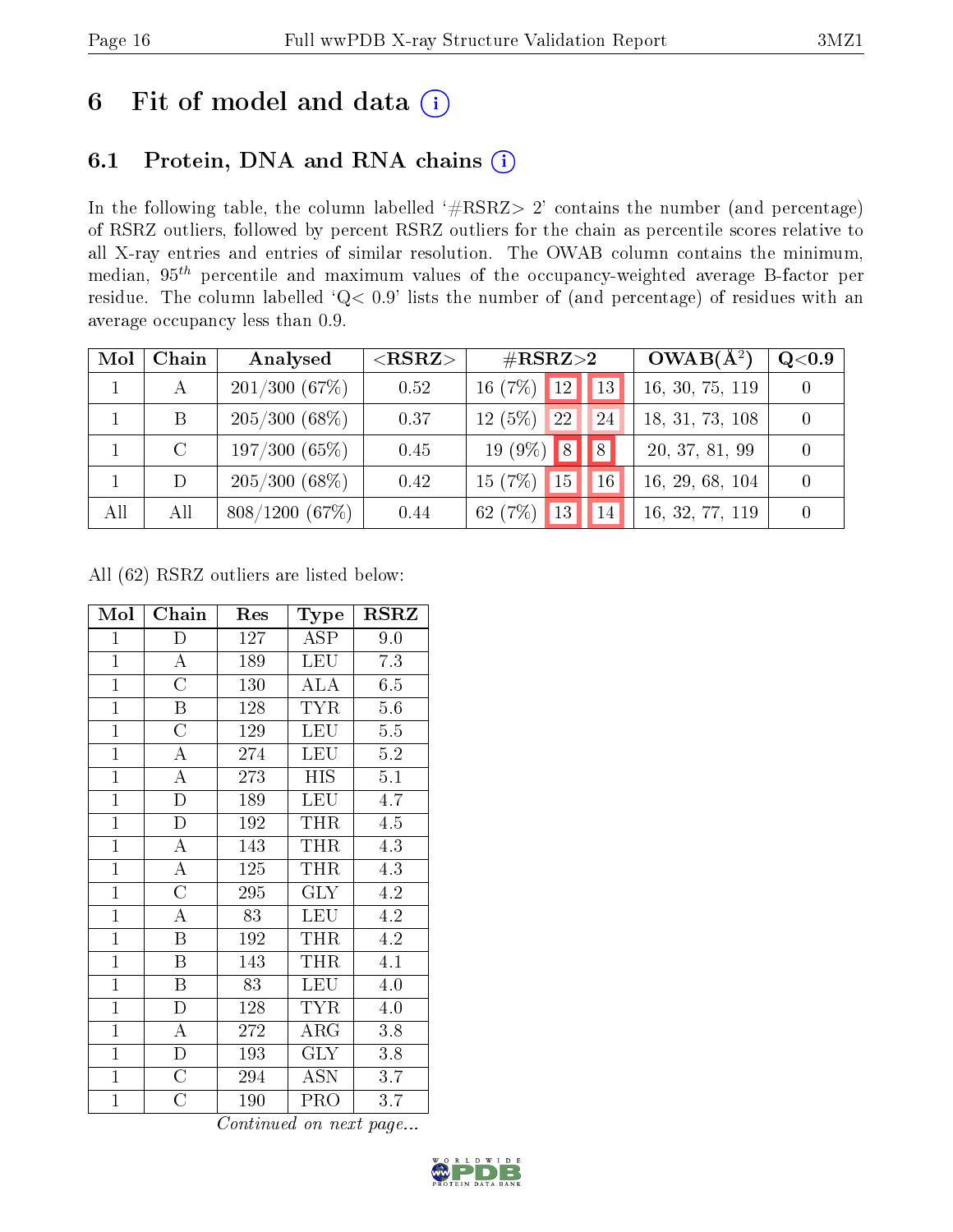|--|

| Mol            | Continued from previous page<br>Chain | Res                        | Type                      | <b>RSRZ</b>      |  |
|----------------|---------------------------------------|----------------------------|---------------------------|------------------|--|
| $\mathbf{1}$   | $\boldsymbol{B}$                      | 246                        | $\rm{ARG}$                | 3.7              |  |
| $\overline{1}$ | $\boldsymbol{A}$                      | 128                        | <b>TYR</b>                | 3.7              |  |
| $\overline{1}$ | $\overline{\mathrm{B}}$               | 191                        | $\overline{\text{LYS}}$   | $\overline{3.6}$ |  |
| $\mathbf{1}$   | $\overline{C}$                        | 207                        | ILE                       | $3.5\,$          |  |
| $\overline{1}$ | $\overline{\mathrm{B}}$               | 144                        | $\overline{\text{ASP}}$   | $\overline{3}.4$ |  |
| $\overline{1}$ | $\overline{C}$                        | 246                        | $AR\overline{G}$          | $\overline{3.3}$ |  |
| $\overline{1}$ | $\overline{\mathrm{B}}$               | 131                        | $\overline{\text{GLU}}$   | $\overline{3.2}$ |  |
| $\overline{1}$ | $\overline{C}$                        | 171                        | $\overline{\text{VAL}}$   | $\overline{3.2}$ |  |
| $\mathbf{1}$   | $\overline{D}$                        | 191                        | ${\rm LYS}$               | $3.\overline{2}$ |  |
| $\overline{1}$ | $\overline{\rm C}$                    | 247                        | $\overline{\mathrm{ASN}}$ | $\overline{3.1}$ |  |
| $\overline{1}$ | $\overline{\rm D}$                    | $\overline{85}$            | <b>LYS</b>                | $3.0\,$          |  |
| $\overline{1}$ | $\overline{\rm D}$                    | 194                        | $\overline{\text{GLN}}$   | $\overline{3.0}$ |  |
| $\overline{1}$ | $\overline{D}$                        | 294                        | <b>ASN</b>                | $3.0\,$          |  |
| $\overline{1}$ | $\boldsymbol{B}$                      | 294                        | <b>ASN</b>                | $2.8\,$          |  |
| $\overline{1}$ | B                                     | 126                        | <b>ILE</b>                | $\overline{2.8}$ |  |
| $\overline{1}$ | $\overline{\rm C}$                    | $\overline{83}$            | <b>LEU</b>                | $\overline{2.7}$ |  |
| $\overline{1}$ | $\overline{A}$                        | 194                        | $\overline{\text{GLN}}$   | $\overline{2.7}$ |  |
| $\overline{1}$ | $\overline{D}$                        | 204                        | <b>ASN</b>                | 2.7              |  |
| $\overline{1}$ | $\overline{\mathrm{B}}$               | 201                        | ARG                       | $2.\overline{7}$ |  |
| $\overline{1}$ | $\overline{\rm C}$                    | 131                        | GLU                       | $\overline{2.7}$ |  |
| $\overline{1}$ | $\overline{C}$                        | $29\overline{1[A]}$        | GLN                       | $2.6\,$          |  |
| $\overline{1}$ | $\overline{\rm D}$                    | <b>125</b>                 | <b>THR</b>                | $2.6\,$          |  |
| $\mathbf{1}$   | $\overline{A}$                        | 107                        | GLU                       | $2.6\,$          |  |
| $\overline{1}$ | $\overline{\rm C}$                    | 141                        | <b>THR</b>                | $2.6\,$          |  |
| $\overline{1}$ | $\overline{D}$                        | $\overline{242[A]}$        | ARG                       | 2.6              |  |
| $\mathbf{1}$   | $\overline{\mathrm{C}}$               | 128                        | <b>TYR</b>                | $2.5\,$          |  |
| $\overline{1}$ | $\overline{C}$                        | 204                        | <b>ASN</b>                | $\overline{2.5}$ |  |
| $\mathbf{1}$   | $\overline{D}$                        | 190                        | PRO                       | 2.4              |  |
| $\overline{1}$ | $\overline{\rm D}$                    | $\overline{126}$           | ILE                       | $\overline{2.4}$ |  |
| 1              | A                                     | 247                        | ASN                       | 2.4              |  |
| $\overline{1}$ | $\overline{\text{C}}$                 | 191                        | <b>LYS</b>                | 2.4              |  |
| $\mathbf{1}$   | $\overline{C}$                        | 201                        | $\widehat{\text{ARG}}$    | 2.3              |  |
| $\mathbf{1}$   | $\overline{A}$                        | 113                        | $\overline{\text{PRO}}$   | 2.2              |  |
| $\mathbf 1$    | $\overline{\rm C}$                    | 164                        | $\overline{\text{ASP}}$   | 2.2              |  |
| $\mathbf{1}$   | A                                     | 84                         | PRO                       | 2.2              |  |
| $\mathbf{1}$   | $\overline{\rm A}$                    | $\overline{111}[\text{A}]$ | $\overline{\text{LYS}}$   | $\overline{2.2}$ |  |
| $\mathbf{1}$   | $\overline{\rm C}$                    | 243                        | GLU                       | 2.1              |  |
| $\mathbf 1$    | $\overline{\rm A}$                    | 294                        | <b>ASN</b>                | 2.1              |  |
| $\mathbf 1$    | $\overline{A}$                        | 243                        | GLU                       | 2.1              |  |
| $\overline{1}$ | $\overline{\mathrm{B}}$               | 204                        | $AS\overline{N}$          | 2.1              |  |
| $\mathbf{1}$   | $\overline{\rm D}$                    | 114                        | $\overline{\text{ASP}}$   | 2.1              |  |

Continued from previous page.